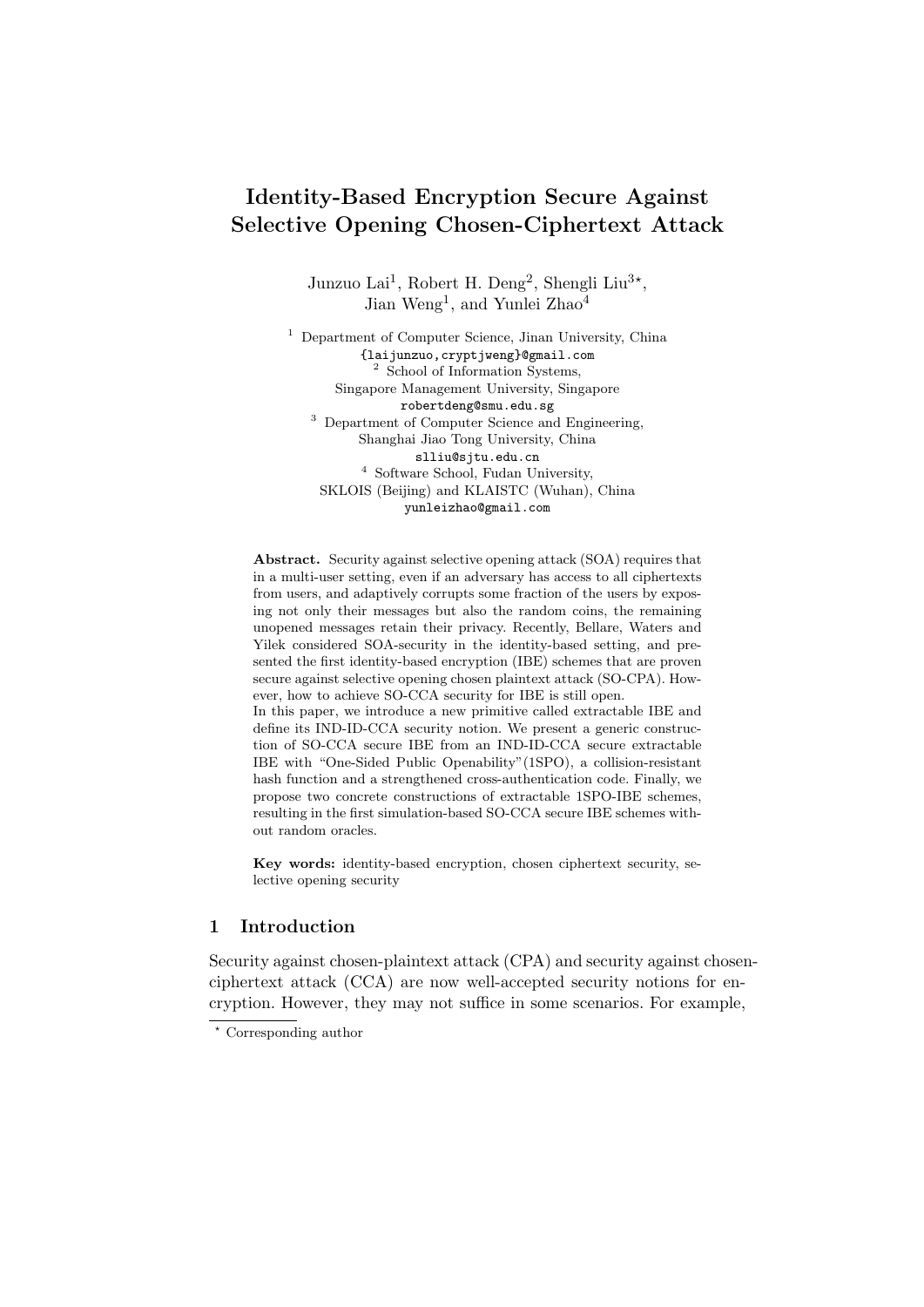in a secure multi-party computation protocol, the communications among parties are encrypted, but an adversary may corrupt some parties to obtain not only their messages, but also the random coins used to encrypt the messages. This is the so-called "selective opening attack" (SOA). The traditional CPA (CCA) security does not imply SOA-security [1].

**IND-SOA Security vs. SIM-SOA Security.** There are two ways to formalize the SOA-security notion [2, 4, 18] for encryption, namely IND-SOA and SIM-SOA. IND-SOA security requires that no probabilistic polynomialtime (PPT) adversary can distinguish an unopened ciphertext from an encryption of a fresh message, which is distributed according to the conditional probability distribution (conditioned on the opened ciphertexts). Such a security notion requires that the joint plaintext distribution should be "efficiently conditionally re-samplable", which restricts SOA security to limited settings. To eliminate this restriction, the so-called full-IND-SOA security [5] was suggested. Unfortunately, there have been no known encryption schemes with full-IND-SOA security up to now. On the other hand, SIM-SOA security requires that anything that can be computed by a PPT adversary from all the ciphertexts and the opened messages together with the corresponding randomness can also be computed by a PPT simulator with only the opened messages. SIM-SOA security imposes no limitation on the message distribution, and it implies IND-SOA security.

The SOA-security (IND-SOA vs. SIM-SOA) is further classified into two notions, security against selective opening chosen-plaintext attacks (IND-SO-CPA vs. SIM-SO-CPA) and that against selective opening chosenciphertext attacks (IND-SO-CCA vs. SIM-SO-CCA), depending on whether the adversary has access to a decryption oracle or not.

**SOA for PKE.** The initial work about SOA security for encryption was done in the traditional public-key encryption (PKE) field. In [2], Bellare, Hofheinz and Yilek showed that any lossy encryption is able to achieve IND-SO-CPA security, and SIM-SOA security is achievable as well if the lossy encryption is "efficiently openable". This result suggests the existence of many IND-SO-CPA secure PKEs based on number-theoretic assumptions, such as the Decisional Diffie-Hellman (DDH), Decisional Composite Residuosity (DCR) and Quadratic Residuosity (QR), and latticesrelated assumptions [25, 14, 16, 17, 6, 26, 22]. Later, Hemenway et al. [15] showed that both re-randomizable public-key encryption and statisticallysumptions<br>posite Res<br>related ass<br>showed the<br>hiding  $\begin{pmatrix} 2 \\ 1 \end{pmatrix}$ 

1 -oblivious transfer imply lossy encryption.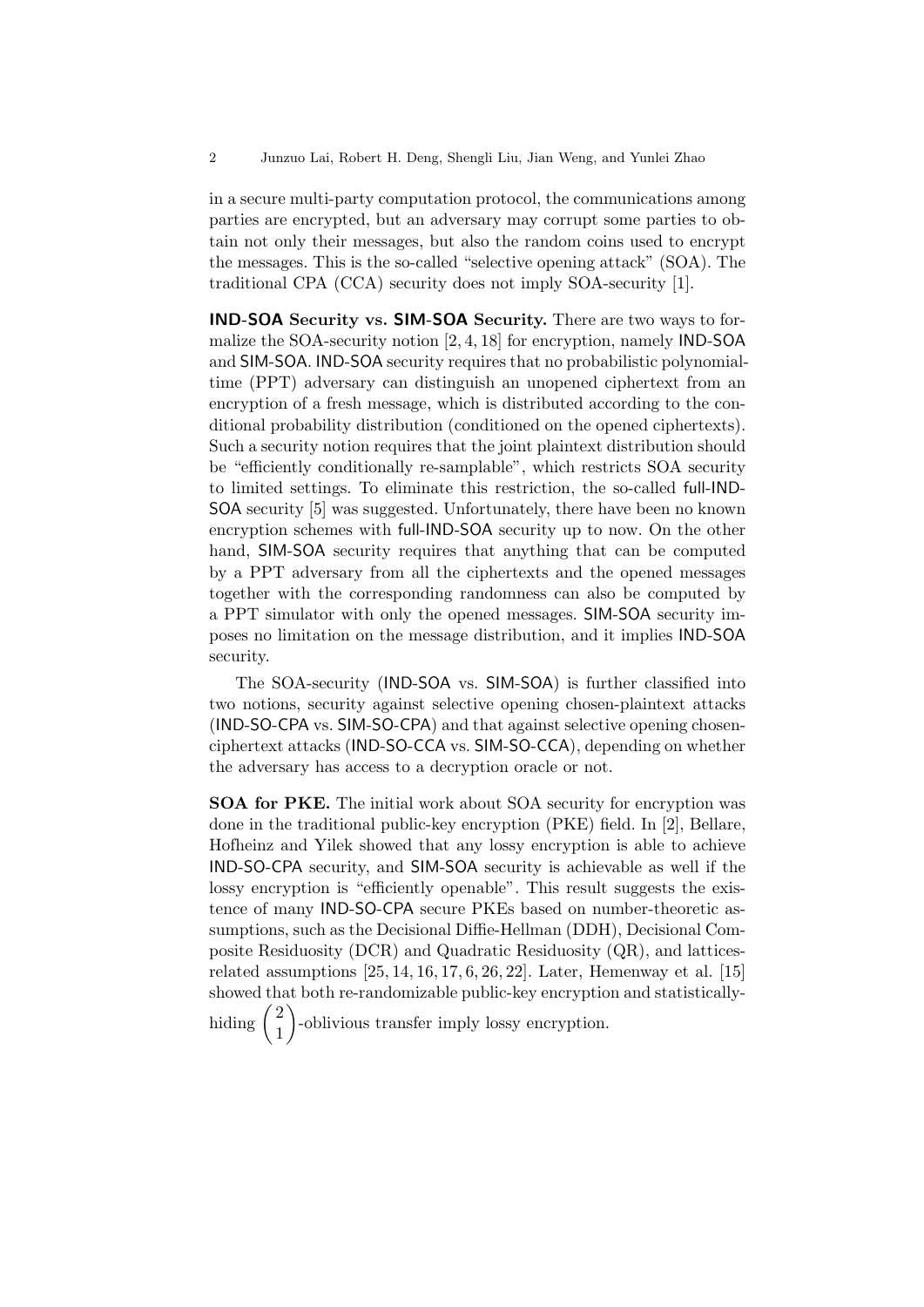In [15], Hemenway et al. also proposed a paradigm of constructing IND-SO-CCA secure PKE from selective-tag weakly secure and separable tag-based PKE with the help of chameleon hashing. Hofheinz [19] showed how to get SO-CCA secure PKE with compact ciphertexts. Fehr et al. [13] proved that sender-equivocable (NC-CCA) security implies SIM-SO-CCA security, and showed how to construct PKE schemes with NC-CCA security based on hash proof systems with explainable domains and *L*cross-authentication codes (*L*-XAC, in short). Recently, Huang et al. [20, 21] showed that using the method proposed in [13] to construct SIM-SO-CCA secure PKE, *L*-XAC needs to be *strong*.

**SOA for IBE.** Compared with SOA security for PKE, SOA-secure IBE is lagged behind. The subtlety of proving security for IBE comes from the fact that a key generation oracle should be provided to an adversary to answer private key queries with respect to different identities, and the adversary is free to choose the target identity. It was not until 2011 that the question how to build SOA-secure IBE was answered by Bellare et al. in [3]. Bellare et al. [3] proposed a general paradigm to achieve SIM-SO-CPA security from IND-ID-CPA secure and "One-Sided Publicly Openable" (1SPO) IBE schemes. They also presented two 1SPO IND-ID-CPA IBE schemes without random oracles, one based on the Boyen-Waters anonymous IBE [8] and the other based on Water's dual-system approach [27], yielding two SIM-SO-CPA secure IBE schemes. The second SIM-SO-CPA secure IBE scheme proposed in [3] can be extended to construct the first SIM-SO-CPA secure hierarchical identity-based encryption (HIBE) scheme without random oracles. One may hope to obtain SIM-SO-CCA secure IBEs by applying the BCHK transform [7] to SIM-SO-CPA secure HIBEs. Unfortunately, as mentioned in [3], the BCHK transform [7] does not work in the SOA setting. Consequently, how to construct SIM-SO-CCA secure IBEs has been left as an open question.

**Our contribution.** We answer the open question of achieving SIM-SO-CCA secure IBE with a new primitive called extractable IBE with One-Sided Public Openability (extractable 1SPO-IBE, in short) and a *strengthened* cross authentication codes (XAC).

- **–** We define a new primitive named extractable 1SPO-IBE and its IND-ID-CCA security notion.
- **–** We define a new property of XAC: *semi-uniqueness*. If an XAC is strong and semi-unique, we say it is a *strengthened* XAC. We also show that the efficient construction of XAC proposed by Fehr et al. [13] is a strengthened XAC actually.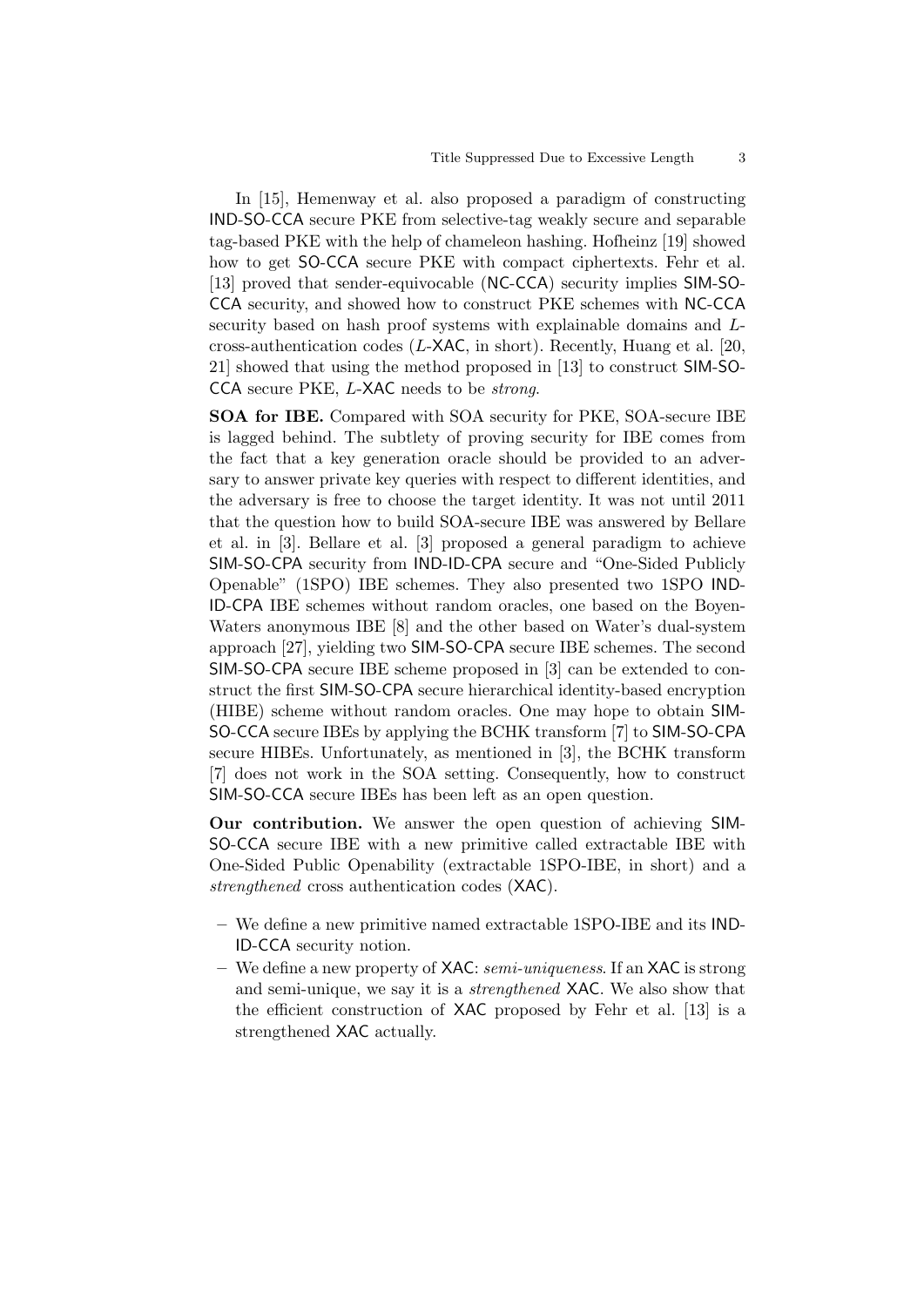- 4 Junzuo Lai, Robert H. Deng, Shengli Liu, Jian Weng, and Yunlei Zhao
- **–** We propose a paradigm of building SIM-SO-CCA secure IBE from IND-ID-CCA secure extractable 1SPO-IBE, collision-resistant hash function and strengthened XAC. Actually, we can define the notion of extractable 1SPO-PKE similarly, and use the same method to provide a paradigm of building SIM-SO-CCA secure PKE from IND-CCA secure extractable 1SPO-PKE, collision-resistant hash function and strengthened XAC, which is different from the paradigm proposed by Fehr et al. [13].
- **–** We construct extractable 1SPO-IBE schemes without random oracles by adapting anonymous IBEs, including the anonymous extension of Lewko-Waters IBE scheme [23] by De Caro, Iovino and Persiano [11] and the Boyen-Waters anonymous IBE [8].

Extractable 1SPO-IBE. Extractable IBE combines one-bit IBE and identity-based key encapsulation mechanism (IB-KEM). The message space of extractable IBE is *{*0*,* 1*}*. An encryption of 1 under identity ID also encapsulates a session key *K*, behaving like IB-KEM. More precisely,  $(C, K) \leftarrow$  Encrypt<sub>ex</sub>(PK<sub>ex</sub>, ID, 1; *R*) and  $C \leftarrow$  Encrypt<sub>ex</sub>(PK<sub>ex</sub>, ID, 0; *R'*), where  $PK_{ex}$  is the public parameter and  $R, R'$  are the randomness used in encryption. If  $C$  is from the encryption of 1 under  $ID$ , the decryption algorithm,  $(b, K) \leftarrow$  Decrypt<sub>ex</sub>(PK, SK<sub>ID</sub>, C), is able to use the private key  $SK_{1D}$  to recover message  $b = 1$  as well as the encapsulated session key *K*. As for an encryption of 0, say  $C =$  **Encrypt**<sub>ex</sub>( $\textsf{PK}_{ex}$ ,  $\textsf{ID}, 0; R'$ ), the decryption algorithm can recover message *b* = 0 but generate a *uniformly random* key *K* as well.

The security of extractable IBE requires that given a challenge ciphertext *C ∗* and a challenge key *K∗* under some identity ID*∗* , no PPT adversary can distinguish, except with negligible advantage, whether *C ∗* is an encryption of 1 under identity ID*∗* and *K∗* is the encapsulated key of *C ∗* , or *C ∗* is an encryption of 0 under identity ID*∗* and *K∗* is a uniformly random key, even if the adversary has access to a key generation oracle for private key  $SK_{\text{ID}}$  with  $ID \neq ID^*$  and a decryption oracle to decrypt ciphertexts other than *C ∗* under ID*∗ .* Obviously, the security notion of extractable IBE inherits IND-ID-CCA security of one-bit IBE and IND-ID-CCA security of IB-KEM.

An extractable IBE is called *one-sided publicly openable* (1SPO), if there exists a PPT *public* algorithm POpen as follows: given  $C =$  Encrypt<sub>ex</sub>  $(PK_{ex}, ID, 0; R)$ , it outputs random coins  $R'$  which is uniformly distributed  $\text{subject to } C = \mathsf{Encrypt}_{ex}(\mathsf{PK}_{ex}, \mathsf{ID}, 0; R').$  One-sided public openability  $[3]$ is an IBE-analogue of a weak form of deniable PKE [9] (which plays an essential role in the construction of NC-CPA/CCA secure PKE in [13],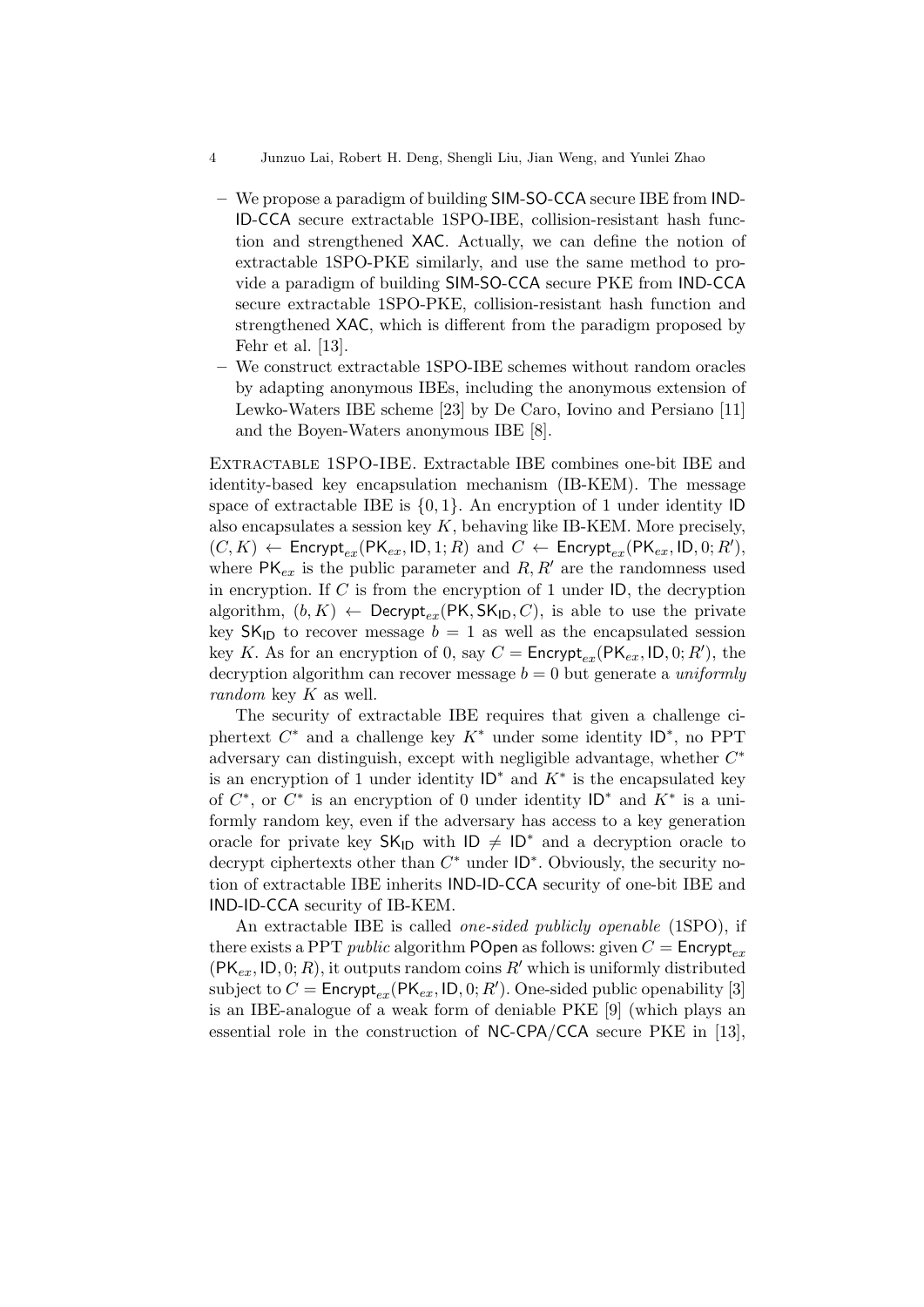consequently achieving SIM-SO-CPA/CCA secure PKE). In [3], Bellare et al. used one-bit 1SPO-IBE to construct SIM-SO-CPA secure IBE.

SIM-SO-CCA secure IBE from extractable 1SPO-IBE. We follow the line of [13], which achieves SIM-SO-CCA secure PKE from senderequivocable or weak deniable encryption and XAC. We give a high-level description on how to construct a SIM-SO-CCA secure IBE scheme from an extractable 1SPO-IBE scheme characterized by  $(\text{Encrypt}_{ex}, \text{Decrypt}_{ex})$ , with the help of a collision-resistant hash function H and a strengthened *ℓ* + 1-cross-authentication code XAC.

First, we roughly recall the notion of cross-authentication code XAC, which was introduced in [13]. In an  $\ell + 1$ -cross-authentication code XAC, an authentication tag *T* can be computed from a *list* of random keys  $K_1, \ldots, K_{\ell+1}$  (without a designated message) using algorithm **XAuth**. The XVer algorithm is used to verify the correctness of the tag *T* with *any* single key *K*. If *K* is from the list, XVer will output 1. If *K* is uniformly randomly chosen, XVer will output 1 with negligible probability. If an XAC is *strong* and *semi-unique*, we say it is a strengthened XAC. Strongness of XAC means given  $(K_i)_{1 \leq i \leq \ell+1, i \neq j}$  and *T*, a new key  $\hat{K}_j$  which is statistically indistinguishable to  $K_i$ , can be efficiently sampled. Semi-uniqueness of XAC requires that *K* can be parsed to (*Ka, Kb*) and for a fixed *T* and  $K_a$ , there is at most one  $K_b$  satisfying  $XVer((K_a, K_b), T) = 1$ .

Our cryptosystem has message space  $\{0,1\}^{\ell}$ , and encryption of an  $\ell$ bit message  $M = m_1 || \cdots || m_\ell$  for an identity ID is performed bitwise, with one ciphertext element per bit. For each bit  $m_i$ , the corresponding ciphertext element  $C_i$  is an encryption of  $m_i$  under ID, which is generated by the encryption algorithm of the extractable 1SPO-IBE scheme. As shown in [24], a scheme which encrypts long message bit-by-bit is vulnerable to *quoting attacks*. Hence, we use a collision-resistant hash function and a strengthened  $\ell + 1$ -cross-authentication code XAC to bind  $C_1, \ldots, C_\ell$ together to resist quoting attacks.

Specifically, let  $K_a$  be a public parameter, in our **SIM-SO-CCA** secure IBE scheme, encryption of an  $\ell$ -bit message  $M = m_1 || \cdots || m_\ell \in \{0,1\}^\ell$ for an identity ID is given by the ciphertext  $CT = (C_1, \ldots, C_{\ell}, T)$ , where

$$
\begin{cases}\n(C_i, K_i) \leftarrow \text{Encrypt}_{ex}(PK_{ex}, ID, 1) & \text{if } m_i = 1 \\
C_i \leftarrow \text{Encrypt}_{ex}(PK_{ex}, ID, 0), K_i \leftarrow \mathcal{K} & \text{if } m_i = 0\n\end{cases}, \\
K_b = H(ID, C_1, \dots, C_\ell), K_{\ell+1} = (K_a, K_b), T = X \text{Auth}(K_1, \dots, K_{\ell+1}).\n\end{cases}
$$

Here  $C_i$  is from the extractable 1SPO-IBE encryption of bit  $m_i$ , and  $K_i$ is the encapsulated key or randomly chosen key depending on  $m_i = 1$ or 0. Finally, XAC tag *T* glues all the *Ci*s together. Given a ciphertext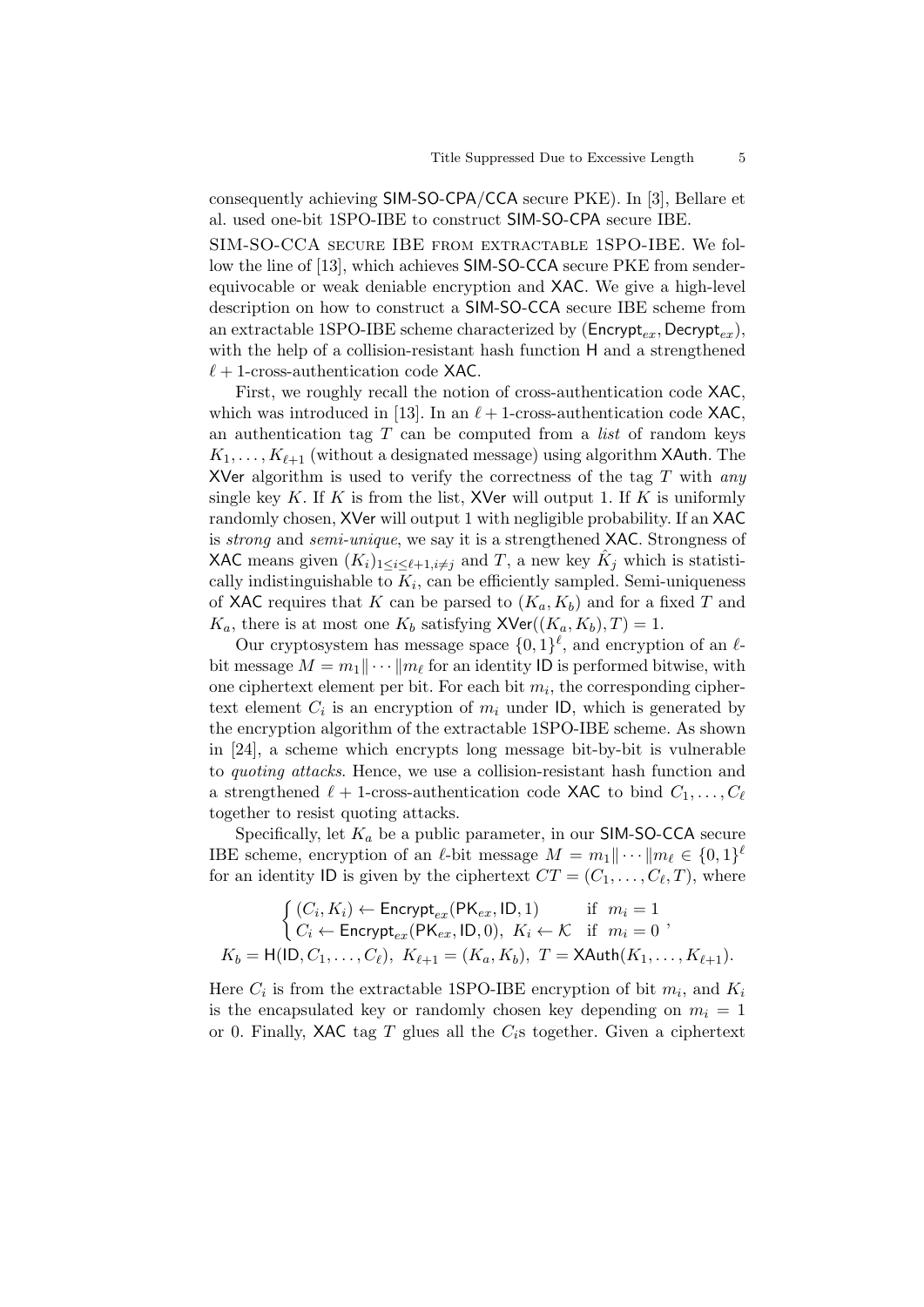$CT = (C_1, \ldots, C_{\ell}, T)$  for identity ID, the decryption algorithm first checks whether  $\mathsf{XVer}(K'_{\ell+1}, T) = 1$  or not, where  $K'_{\ell+1} = (K_a, \mathsf{H}(\mathsf{ID}, C_1, \ldots, C_\ell)).$ *ℓ*  $\frac{1}{\ell}$  and  $\ell$ 

If not, it outputs message  $0 \cdots 0$ . Otherwise, it uses Decrypt<sub>ex</sub> of the extractable 1SPO-IBE scheme to recover bit  $m'_i$  and a session key  $K'_i$  from each  $C_i$ . If  $m'_i = 0$ , set  $m''_i = 0$ , otherwise set  $m''_i = \textsf{XVer}(K'_i, T)$ . Finally, it outputs  $M'' = m_1'' || \cdots || m_{\ell}''.$  We assume that the key space  $\chi \mathcal{K}$ of the strengthened  $XAC$  and the session key space  $K$  of the extractable 1SPO-IBE are identical (i.e.,  $K = \mathcal{X} \mathcal{K}$ ), and  $\mathcal{K}$  is efficiently samplable and explainable domain.

As for the SIM-SO-CCA security of the IBE scheme, the proving line is to show that encryptions of *ℓ* ones are "equivocable" ciphertexts, which can be opened to arbitrary messages, and the "equivocable" ciphertexts are computationally indistinguishable from real challenge ciphertexts in an SOA setting, i.e., even if the adversary is given access to a corruption oracle to get the opened messages and randomness, a decryption oracle to decrypt ciphertexts and a key generation oracle to obtain private keys. If so, a PPT SOA-simulator can be constructed to create "equivocable" ciphertexts (i.e., encryptions of *ℓ* ones) as challenge ciphertexts, then open them accordingly, and SIM-SO-CCA security follows.

To prove a challenge ciphertext  $CT = (C_1, \ldots, C_{\ell}, T)$  under ID, which encrypts  $m_1 \|\cdots \| m_\ell$ , is indistinguishable from encryption of  $\ell$  ones in the SOA setting, we use hybrid argument. For each  $m_i = 0$ , we replace  $(C_i, K_i)$  (which is used to create  $CT$  under  $ID$ ) with an extractable 1SPO-IBE encryption of 1. If this replacement is distinguishable to an adversary *A*, then another PPT algorithm *B* can simulate SOA-environment for *A* by setting  $(C_i, K_i)$  to be its own challenge  $(C^*, K^*)$  under ID, and use  $\mathcal A$ to break the IND-ID-CCA security of the extractable 1SPO-IBE. The sub-IBE encryption of 1. If this replacement is distinguishable to an adversary  $A$ , then another PPT algorithm  $B$  can simulate SOA-environment for  $A$  by setting  $(C_i, K_i)$  to be its own challenge  $(C^*, K^*)$  under ID, and use A, then another PPT<br>by setting  $(C_i, K_i)$  to l<br>to break the IND-ID-C<br>tlety lies in how B dea<br>under ID with  $\widetilde{C}_j = C$ *∗* for some *j ∈* [*ℓ*]. Recall that *B* is not allowed to issue a private key query *⟨*ID*⟩* or a decryption query *⟨*ID*, C∗ ⟩* to it's own challenger in the extractable 1SPO-IBE security game. In this case, *B* thety hes in how *B* deals with *A*'s decryption query  $CI = (C_1, ..., C_l, T)$ <br>under ID with  $\widetilde{C}_j = C^*$  for some  $j \in [\ell]$ . Recall that *B* is not allowed to<br>issue a private key query  $\langle \text{ID} \rangle$  or a decryption query  $\langle \text{ID},$ issue a private key query  $\langle D \rangle$  or a decryption query  $\langle D, C^* \rangle$  to it's own<br>challenger in the extractable 1SPO-IBE security game. In this case, B<br>will resort to XAC to set  $\widetilde{m}''_j = X\text{Ver}(K^*, \widetilde{T})$ . Observe that, i *′′ <sup>j</sup>* = XVer(*K<sup>∗</sup>* same as the output of Decrypt algorithm. If  $C^* =$  Encrypt $_{ex}$ (PK $_{ex}$ , ID, 0) and  $K^*$  is random, then  $\widetilde{m}''_j = \textsf{XVer}(K^*)$ if in the extractable 151 O-IDD security game. In this case,  $D$ <br>  $t$  to XAC to set  $\widetilde{m}''_j = X\text{Ver}(K^*, \widetilde{T})$ . Observe that, if  $(C^*, K^*) =$ <br>  $\frac{1}{2}(PK_{ex}, ID, 1)$ , then  $\widetilde{m}''_j = X\text{Ver}(K^*, \widetilde{T}) = 1$ , which is exactly the<br> ble probability, due to XAC's security against substitution attacks. This is also consistent with the output of the decryption algorithm, except with negligible probability. Hence, with overwhelming probability,  $\beta$  sim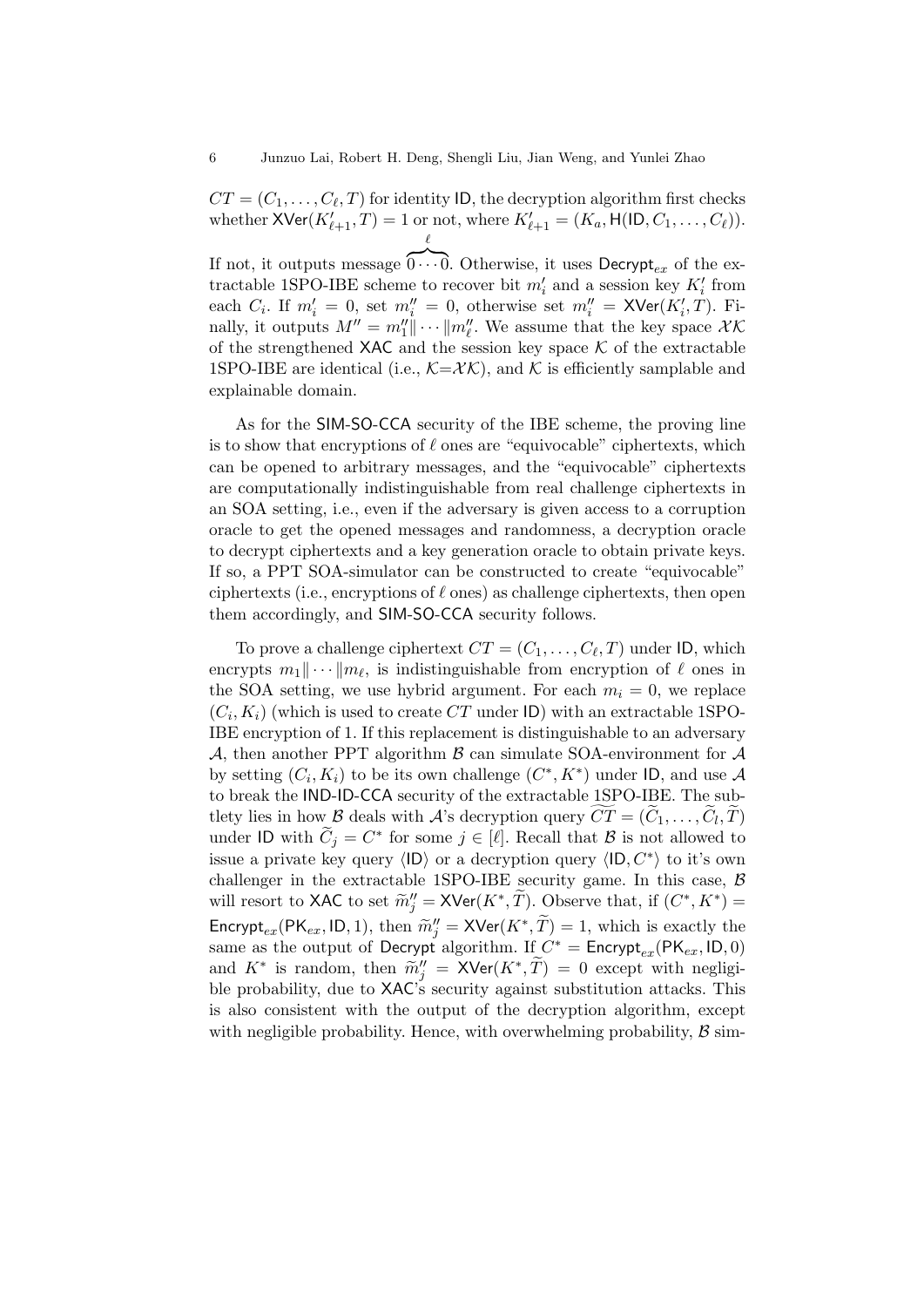ulates SOA-environment for *A* properly. Note that to apply XAC's security against substitution attacks, we require:

- 1.  $\widetilde{T} \neq T$ , which is guaranteed by **XAC**'s *semi-unique* property and *collision resistance* of hash function.
- 2. *K∗* should not be revealed to adversary *A*. Therefore, in the corruption phase, if *B* is asked to open  $(C^*, K^*)$ , it first resamples a  $\hat{K}$ , which is statistically indistinguishable from *K∗* . This is guaranteed by the *strongness* of XAC. Then, *C* will be opened to 0 with algorithm POpen, and  $\hat{K}$  (instead of  $K^*$ ) is opened with a suitable randomness.

Construction of Extractable 1SPO-IBE. In [3], Bellare et al. proposed two one-bit 1SPO-IBEs, one based on the anonymous extension of Lewko-Waters IBE scheme [23] by De Caro, Iovino and Persiano [11] and the other based on the Boyen-Waters anonymous IBE [8]. Both schemes rely on a pairing  $e : \mathbb{G} \times \mathbb{G} \to \mathbb{G}_T$ . The 1SPO property of the two one-bit IBE schemes is guaranteed by the fact that G is an *efficiently samplable and explainable domain*, which is characterized by two PPT algorithms Sample and Sample*−*<sup>1</sup> for group G. More precisely, Sample chooses an element *g* from G uniformly at random, and Sample*−*<sup>1</sup> (G*, g*) will output a uniformly distributed *R* subject to  $q =$  Sample( $\mathbb{G}$ ; *R*). Details of algorithms Sample and Sample*−*<sup>1</sup> are given in [3].

Unfortunately, the one-bit 1SPO-IBE schemes in [3] are not extractable IBEs. No session keys can be extracted from encryptions of 1, and the schemes are vulnerable to chosen-ciphertext attacks. Therefore, we have to resort to new techniques for extractable 1SPO-IBE.

We start from anonymous IBE schemes in [11, 8]. Recall that an encryption of a message *M* for an identity ID in anonymous IBEs [11, 8] takes the form of  $(c_0 = f_0(PK, s, s_0), c_1 = f_1(PK, ID, s, s_1), c_2 = e(g, g)^{\alpha s} \cdot M$ , where PK denotes the system's public parameter,  $\alpha$  is the master secret key,  $s, s_0, s_1$  are the randomness used in the encryption algorithm,  $f_0, f_1$ are two efficient functions and each of  $c_0, c_1$  denotes one or several elements in  $\mathbb{G}$ . The private key  $SK_{\mathsf{ID}}$  is structured such that pairings with group elements of  $(c_1, c_2)$  result in  $e(g, g)^{\alpha s}$ , hence the message *M* can be recovered from  $c_2$ .

The idea of constructing extractable 1SPO-IBE is summerized as follows. Firstly, we generate ciphertexts of the form  $(c'_0 = f'_0(\text{PK}, s, s_0), c'_1 =$  $f'_{1}(\text{PK}, \text{ID}, \text{ID}', s, s_{1}),$  where  $\text{ID}' = \text{H}(\text{ID}, c'_{0})$  and H is a collision-resistant hash function. The structure of  $(c'_0, c'_1)$  is characterized by the shared randomness *s* and this structure can be publicly verified. The master secret key is now  $(\alpha, \beta)$ . Correspondingly the private key  $SK_{ID} = (SK_{ID,1}, SK_{ID,2})$ ,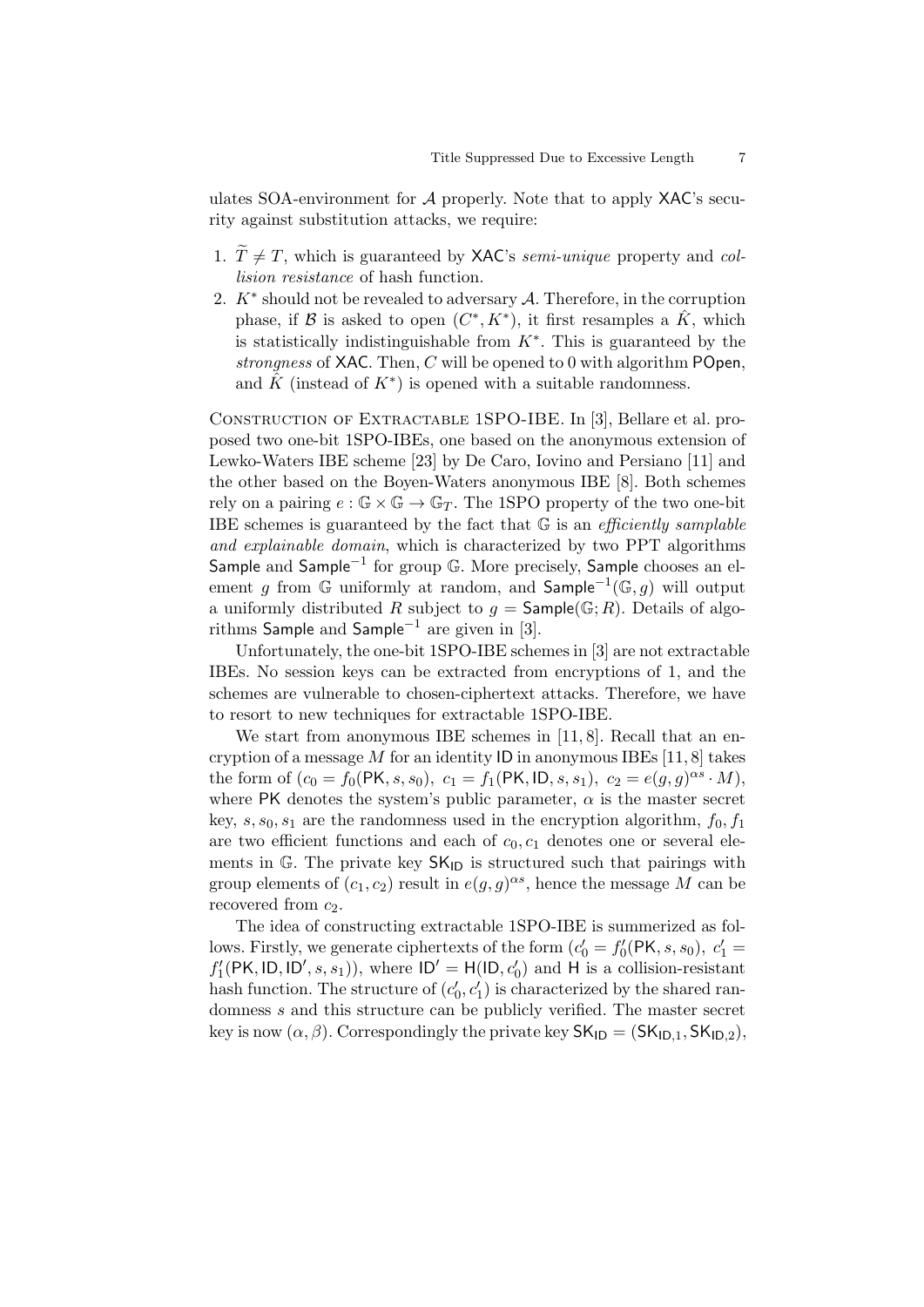and  $\mathsf{SK}_{\mathsf{ID},i}(i=1,2)$  are generated by the master secret key  $\alpha$  and  $\beta$  respectively, in a similar way as that in the anonymous IBEs [11, 8]. Consequently,  $SK_{1D,1}$  and  $SK_{1D,2}$  help generate  $e(g,g)^{\alpha s}$  and  $e(g,g)^{\beta s}$  from  $(c'_0, c'_1).$ 

Next, we use  $e(g, g)^{\alpha s}$  to blind  $(c'_0, c'_1)$  and obtain  $(c''_0 = f''_1(\text{PK}, s, s_0)$ ,  $c''_1 = f''_1$ (PK, ID, ID', s, s<sub>1</sub>)), which satisfies the following properties:

- 1. Without the private key  $SK_{ID} = (SK_{ID,1}, SK_{ID,2})$  for ID, the relationship between  $c''_0$  and  $c''_1$  (that they share the same *s*) is hidden from any PPT adversary.
- 2. With  $SK<sub>1D,1</sub>$  and  $SK<sub>1D,2</sub>$ , it is still possible to generate  $e(g,g)^{\alpha s}$  and  $e(g, g)^{\beta s}$  from the blinded ciphertext  $(c''_0, c''_1)$ .
- 3. Given the blinded factor  $e(g, g)^{\alpha s}$ ,  $(c''_0, c''_1)$  can be efficiently changed back to  $(c'_0, c'_1)$ .

tures:

Finally, we obtain the extractable 1SPO-IBE with the following fea-  
ures:  
Encrypt<sub>ex</sub>(PK<sub>ex</sub>, ID, b) =  

$$
\begin{cases} ((c''_0, c''_1), K) = ((f''_1(\text{PK}, s, s_0), f''_1(\text{PK}, \text{ID}, \text{ID}', s, s_1)), e(g, g)^{\beta s})) b = 1 \\ (c''_0, c''_1) \leftarrow \text{Sample}(\mathbb{G}) \qquad b = 0 \end{cases}.
$$

- Given a ciphertext  $C = (c''_0, c''_1)$  for ID, the decryption algorithm first uses  $SK<sub>ID,1</sub>$  to compute a blinding factor from  $(c''_0, c''_1)$ . Then, it uses the blinding factor to retrieve  $(c'_0, c'_1)$  from  $(c''_0, c''_1)$ . Next, it checks whether  $(c'_0, c'_1)$  have a specific structure. If yes, it outputs message 1 and computes the encapsulated session key from  $(c''_0, c''_1)$  using  $SK_{1D,2}$ ; otherwise, it outputs message 0 and a uniformly random session key.
- **–** Algorithm POpen for 1SPO can be implemented with Sample*−*<sup>1</sup> .

We emphasize that the 2-hierarchical IBE structure (when encrypting 1) helps to answer decryption queries in the IND-ID-CCA security proof of the above extractable 1SPO-IBE. In the private key  $SK_{1D}$  =  $(SK_{1D,1}, SK_{1D,2})$ ,  $SK_{1D,2}$  is used to generate the encapsulated key  $e(g, g)^{\beta s}$ when encrypting 1, and  $SK<sub>ID,1</sub>$  is used to generate a blind factor  $e(g, g)^{\alpha s}$ , which helps to convert the publicly verifiable structure of  $(c'_0, c'_1)$  to a privately verifiable structure, resulting in IND-ID-CCA secure extractable 1SPO-IBE.

**Organization.** The rest of the paper is organized as follows. Some preliminaries are given in Section 2. We introduce the notion and security model of extractable 1SPO-IBE in Section 3. The notion of strengthened XAC and its efficient construction are given in Section 4. We propose a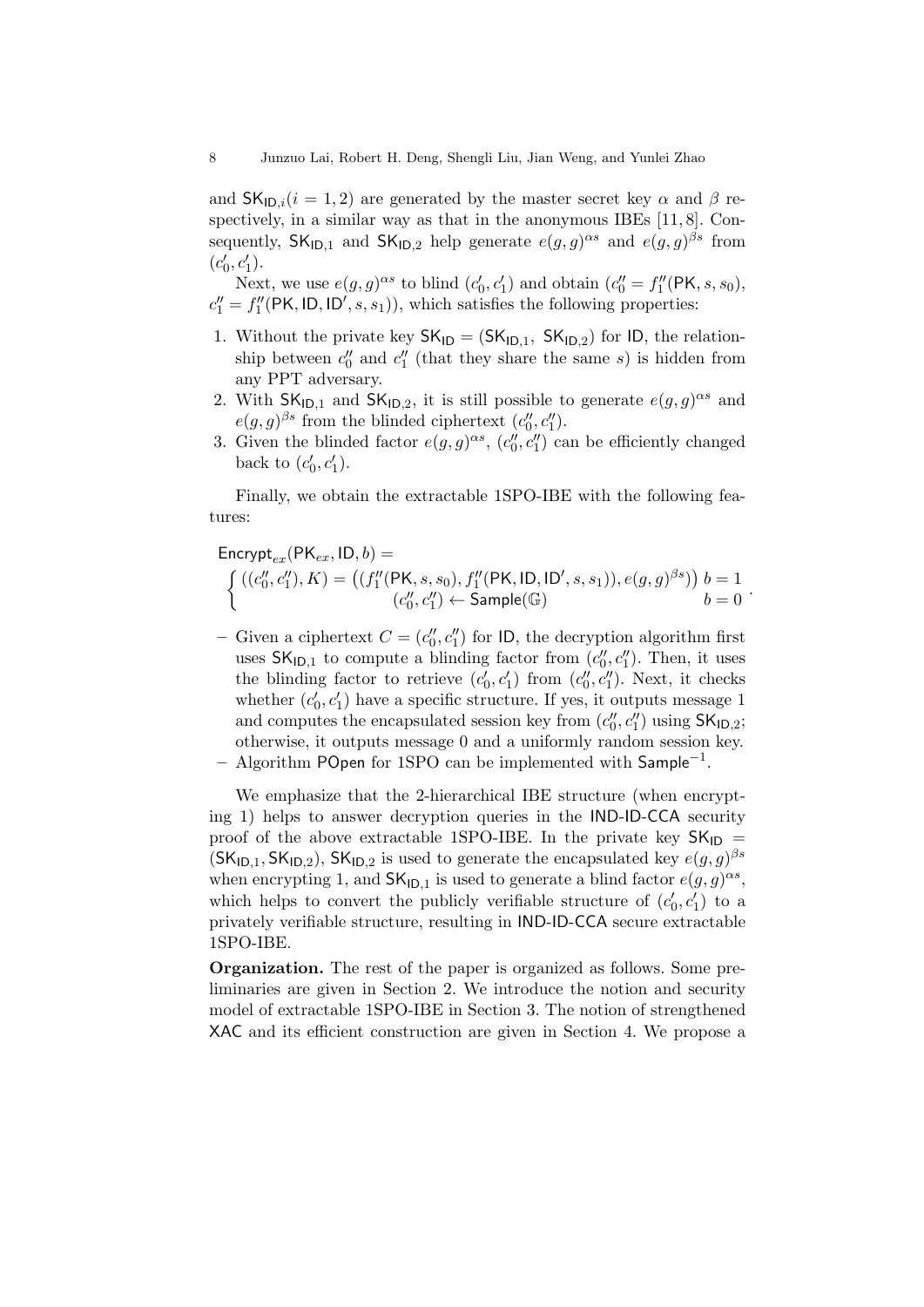paradigm of building SIM-SO-CCA secure IBE from IND-ID-CCA secure extractable 1SPO-IBE, collision-resistant hash function and strengthened XAC in Section 5. We present two IND-ID-CCA secure extractable 1SPO-IBE schemes in Section 6.

# **2 Preliminaries**

If *S* is a set, then  $s_1, \ldots, s_t \leftarrow S$  denotes the operation of picking elements *s*<sub>1</sub>*,..., s*<sup>*t*</sup> uniformly at random from *S*. If  $n \in \mathbb{N}$  then [*n*] denotes the set  $\{1, \ldots, n\}$ . For  $i \in \{0, 1\}^*$ ,  $|i|$  denotes the bit-length of *i*. If  $x_1, x_2, \ldots$  are strings, then  $x_1||x_2||\cdots$  denotes their concatenation. For a probabilistic algorithm *A*, we denote  $y \leftarrow A(x; R)$  the process of running *A* on input x and with randomness R, and assigning y the result. Let  $\mathcal{R}_A$  denote the randomness space of *A*, and we write  $y \leftarrow A(x)$  for  $y \leftarrow A(x; R)$  with *R* chosen from  $\mathcal{R}_A$  uniformly at random. A function  $f(\kappa)$  is *negligible*, if for every  $c > 0$  there exists a  $\kappa_c$  such that  $f(\kappa) < 1/\kappa^c$  for all  $\kappa > \kappa_c$ .

#### **2.1 Key Derivation Functions**

A family of *key derivation functions* [12]  $\mathcal{KDF} = \{ \mathsf{KDF}_i : \mathcal{X}_i \to \mathcal{K}_i \},$ indexed by  $i \in \{0,1\}^*$ , is *secure* if, for all PPT algorithms *A* and for sufficiently large *i*, the distinguishing advantage  $Adv^A_{\mathcal{KDF}}(i)$  is negligible  $(iii)$ , where

$$
Adv_{\mathcal{KDF}}^{\mathcal{A}}(i) = |\Pr[\mathcal{A}(\mathsf{KDF}_i, \mathsf{KDF}_i(x)) = 1 | \mathsf{KDF}_i \leftarrow \mathcal{KDF}, x \leftarrow \mathcal{X}_i] -
$$

$$
\Pr[\mathcal{A}(\mathsf{KDF}_i, K) = 1 | \mathsf{KDF}_i \leftarrow \mathcal{KDF}, K \leftarrow \mathcal{K}_i]|.
$$

The above definition is for presentation simplicity. In general, the index *i* should be generated by a PPT sampler algorithm on the security parameter  $\kappa$ . For notational convenience, we ignore the index *i* of a key derivation function.

#### **2.2 Efficiently samplable and explainable domain**

A domain *D* is *efficiently samplable and explainable* [13] iff there exist two PPT algorithms:

- $−$  Sample( $D$ ;  $R$ ) : On input random coins  $R$  ←  $R$ <sub>Sample</sub> and a domain  $D$ , it outputs an element uniformly distributed over *D*.
- **–** Sample*−*<sup>1</sup> (*D, x*) : On input *D* and *any x ∈ D*, this algorithm outputs *R* that is uniformly distributed over the set  ${R \in \mathcal{R}_{Sample}}$  *Sample* $(\mathcal{D}; R) = x$ *}*.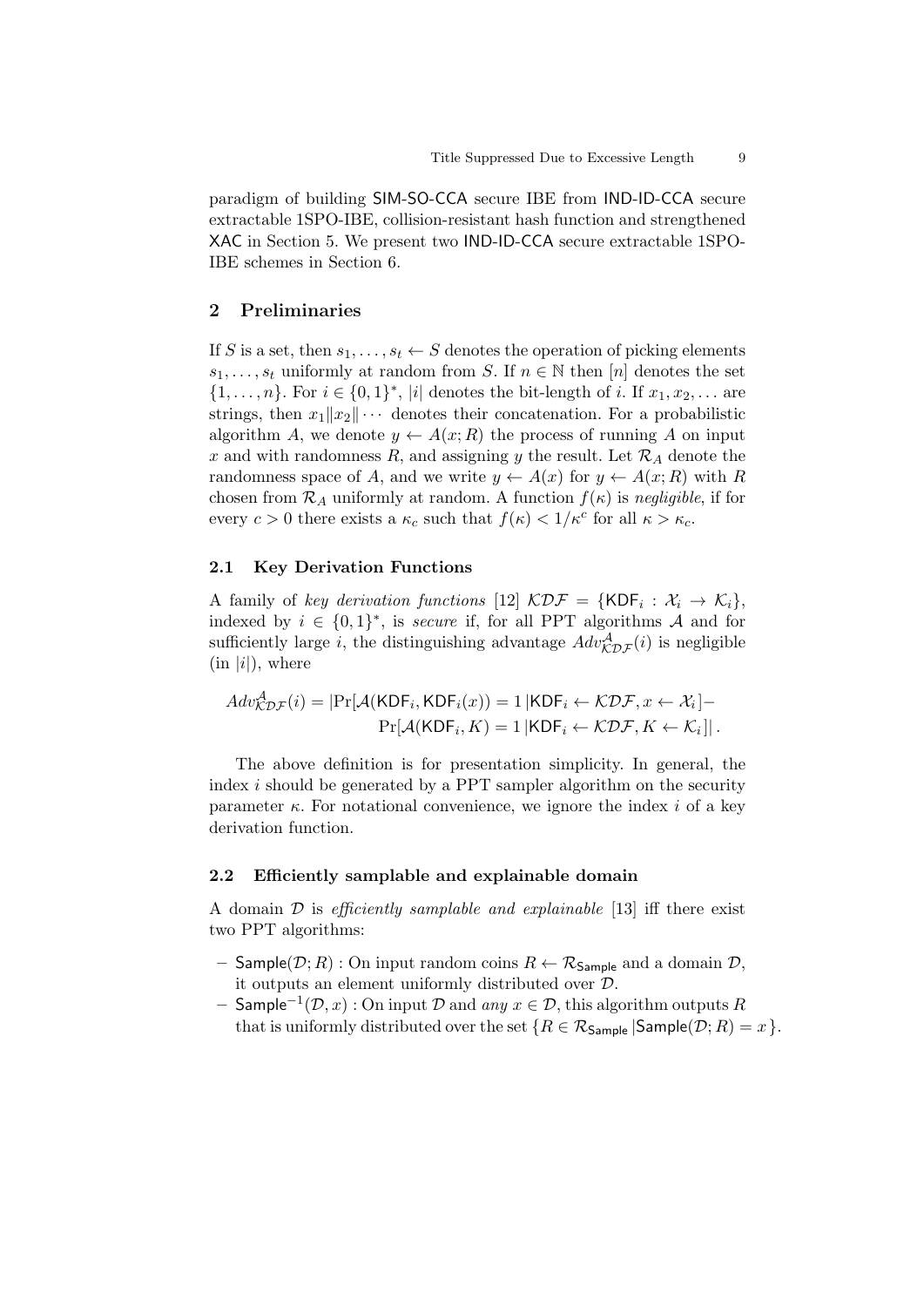10 Junzuo Lai, Robert H. Deng, Shengli Liu, Jian Weng, and Yunlei Zhao

### **3 Extractable IBE with One-Sided Public Openability (Extractable 1SPO-IBE)**

Formally, an extractable identity-based encryption (extractable IBE) scheme consists of the following four algorithms:

- Setup<sub>ex</sub>(1<sup> $\kappa$ </sup>) takes as input a security parameter  $\kappa$ . It generates a public parameter PK and a master secret key MSK. The public parameter PK defines an identity space *ID*, a ciphertext space *C* and a session key space *K*.
- KeyGen*ex*(PK*,* MSK*,* ID) takes as input the public parameter PK, the master secret key MSK and an identity  $ID \in \mathcal{ID}$ . It produces a private key  $SK<sub>ID</sub>$  for the identity ID.
- Encrypt<sub>ex</sub> (PK, ID, m) takes as input the public parameter PK, an identity ID *∈ ID* and a message *m ∈ {*0*,* 1*}*. It outputs a ciphertext *C* if  $m = 0$ , and outputs a ciphertext and a session key  $(C, K)$  if  $m = 1$ . Here  $K \in \mathcal{K}$ .
- Decrypt<sub>ex</sub>(PK,  $SK<sub>ID</sub>, C$ ) takes as input the public parameter PK, a private key  $SK_{ID}$  and a ciphertext  $C \in \mathcal{C}$ . It outputs a message  $m' \in \{0,1\}$ and a session key  $K' \in \mathcal{K}$ .

*Correctness.* An extractable IBE scheme has completeness error  $\epsilon$ , if for all *κ*, ID *∈ ID*, *m ∈ {*0*,* 1*}*, (PK*,* MSK) *←* Setup*ex*(1*<sup>κ</sup>* ), *C/*(*C, K*) *←*  ${\sf Encryption}_{ex}({\sf PK},{\sf ID},m),\ {\sf SK}_{\sf ID}\ \leftarrow\ {\sf KeyGen}_{ex}({\sf PK},{\sf MSK},{\sf ID})\ \ {\rm and}\ \ (m',K')\ \leftarrow\ \ {\sf New}_{ex}({\sf PK})$ Decrypt<sub>ex</sub>(PK, SK<sub>ID</sub>, C):

- **–** The probability that *m′* = *m* is at least 1 *− ϵ*, where the probability is taken over the coins used in encryption.
- $-$  If  $m = 1$  then  $m' = m$  and  $K' = K$ . If  $m' = 0$ ,  $K'$  is uniformly distributed in *K*.

*Security.* The IND-ID-CCA security of extractable IBE is twisted from IND-ID-CCA security of one-bit IBE and IND-ID-CCA security of identitybased key encapsulation mechanism (IB-KEM). The security notion is defined using the following game between a PPT adversary *A* and a challenger.

- **Setup** The challenger runs Setup*ex*(1*<sup>κ</sup>* ) to obtain a public parameter PK and a master secret key MSK. It gives the public parameter PK to the adversary.
- **Query phase 1** The adversary *A* adaptively issues the following queries: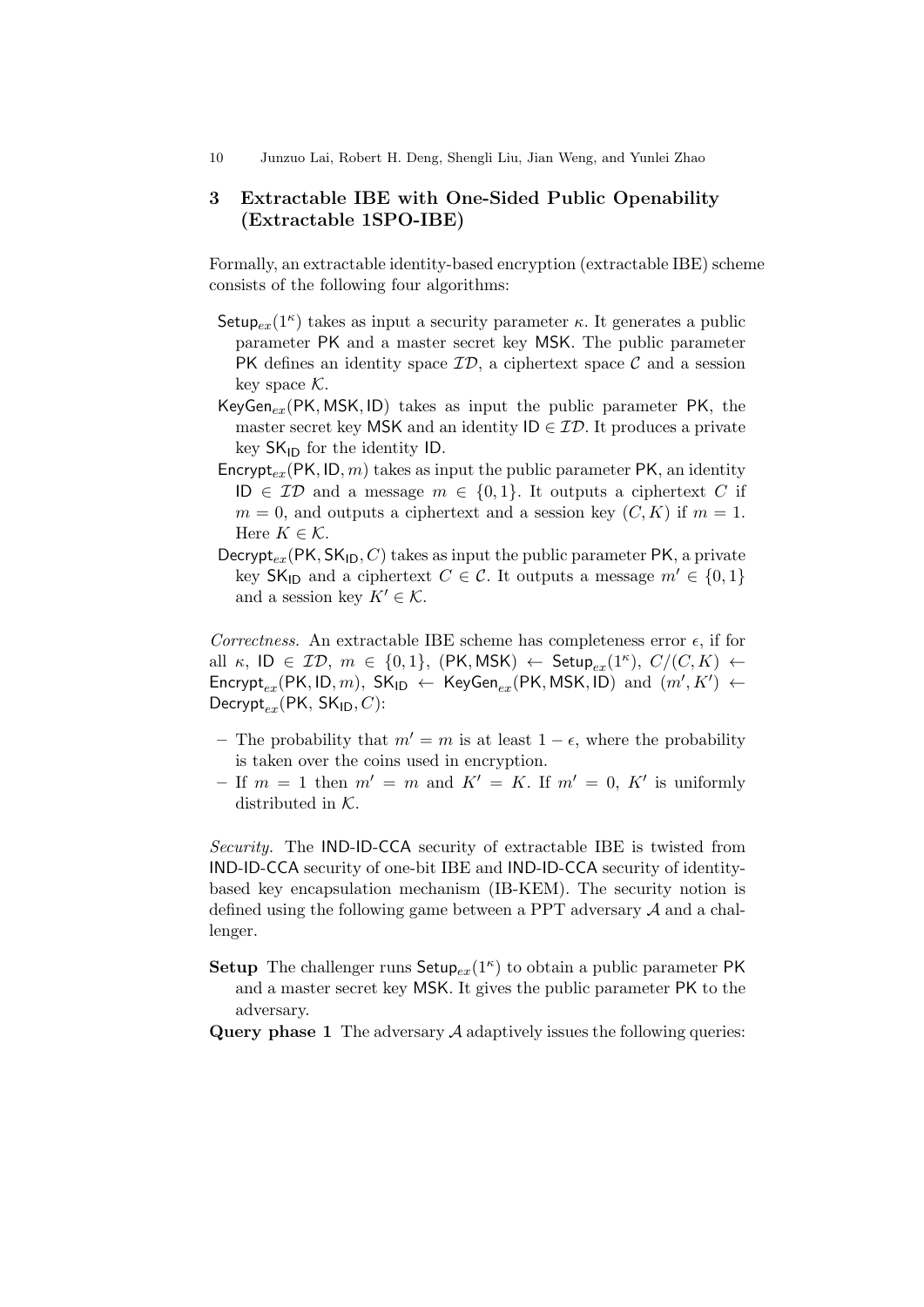- **–** Key generation query *⟨*ID*⟩*: the challenger runs KeyGen*ex* on ID to generate the corresponding private key  $SK_{ID}$ , which is returned to *A*.
- **–** Decryption query *⟨*ID*, C⟩*: the challenger runs KeyGen*ex* on ID to get the private key, then use the key to decrypt *C* with  $\text{Decrypt}_{er}$ algorithm. The result is sent back to *A*.
- **Challenge** The adversary *A* submits a challenge identity ID*∗* . The only restriction is that, *A* did not issue a private key query for ID*∗* in Query phase 1. The challenger first selects a random bit  $\delta \in \{0, 1\}$ . If  $\delta = 1$ , the challenger computes  $(C^*, K^*) \leftarrow$  Encrypt<sub>ex</sub>(PK, ID<sup>\*</sup>, 1). Otherwise (i.e.,  $\delta = 0$ ), the challenger computes  $C^* \leftarrow$  Encrypt<sub>ex</sub>(PK, ID<sup>\*</sup>, 0) and chooses  $K^* \leftarrow \mathcal{K}$ . Then, the challenge ciphertext and session key  $(C^*, K^*)$  are sent to the adversary by the challenger.
- **Query phase 2** This is identical to Query phase 1, except that the adversary does not request a private key for ID*∗* or the decryption of *⟨*ID*∗ , C∗ ⟩*.
- **Guess** The adversary *A* outputs its guess  $\delta' \in \{0, 1\}$  for  $\delta$  and wins the game if  $\delta = \delta'$ .

The advantage of the adversary in this game is defined as  $\mathsf{Adv}_{\mathsf{ex} \text{-} \mathsf{IBE},\mathcal{A}}^{cca}(\kappa) =$  $|Pr[\delta' = 1 | \delta = 1] - Pr[\delta' = 1 | \delta = 0]|$ , where the probability is taken over the random bits used by the challenger and the adversary.

**Definition 1** *An extractable IBE scheme is IND-ID-CCA secure, if the advantage in the above security game is negligible for all PPT adversaries.*

We say that an extractable IBE scheme is IND-sID-CCA secure if we add an **Init** stage before setup in the above security game where the adversary commits to the challenge identity ID*∗* .

**Definition 2 (Extractable 1SPO-IBE)** *An extractable IBE scheme is* One-Sided Publicly Openable *if it is associated with a PPT public algorithm POpen such that for all PK generated by* (*PK*, *MSK*)  $\leftarrow$  *Setup*<sub>*ex*</sub>(1<sup>*κ*</sup>), *for all*  $ID \in TD$  *and any*  $C \leftarrow \text{Encrypt}_{ex}(PK, ID, 0)$ *, it holds that: the output of POpen*(*PK, ID, C*) *distributes uniformly at random over Coins*(*PK, ID, C,* 0)*, where Coins*(*PK, ID, C,* 0) *denotes the set of random coins*  ${R \mid C}$  $\mathcal{E}n$ *crypt<sub>ex</sub>*( $PK$ ,  $ID$ ,  $0$ ;  $\tilde{R}$ ) $\}$ .

#### **4 Strengthened Cross-authentication Codes**

In this section, we first review the notion and security requirements of cross-authentication codes introduced in [13]. Then we define a new property of cross-authentication codes: *semi-unique*. If a cross-authentication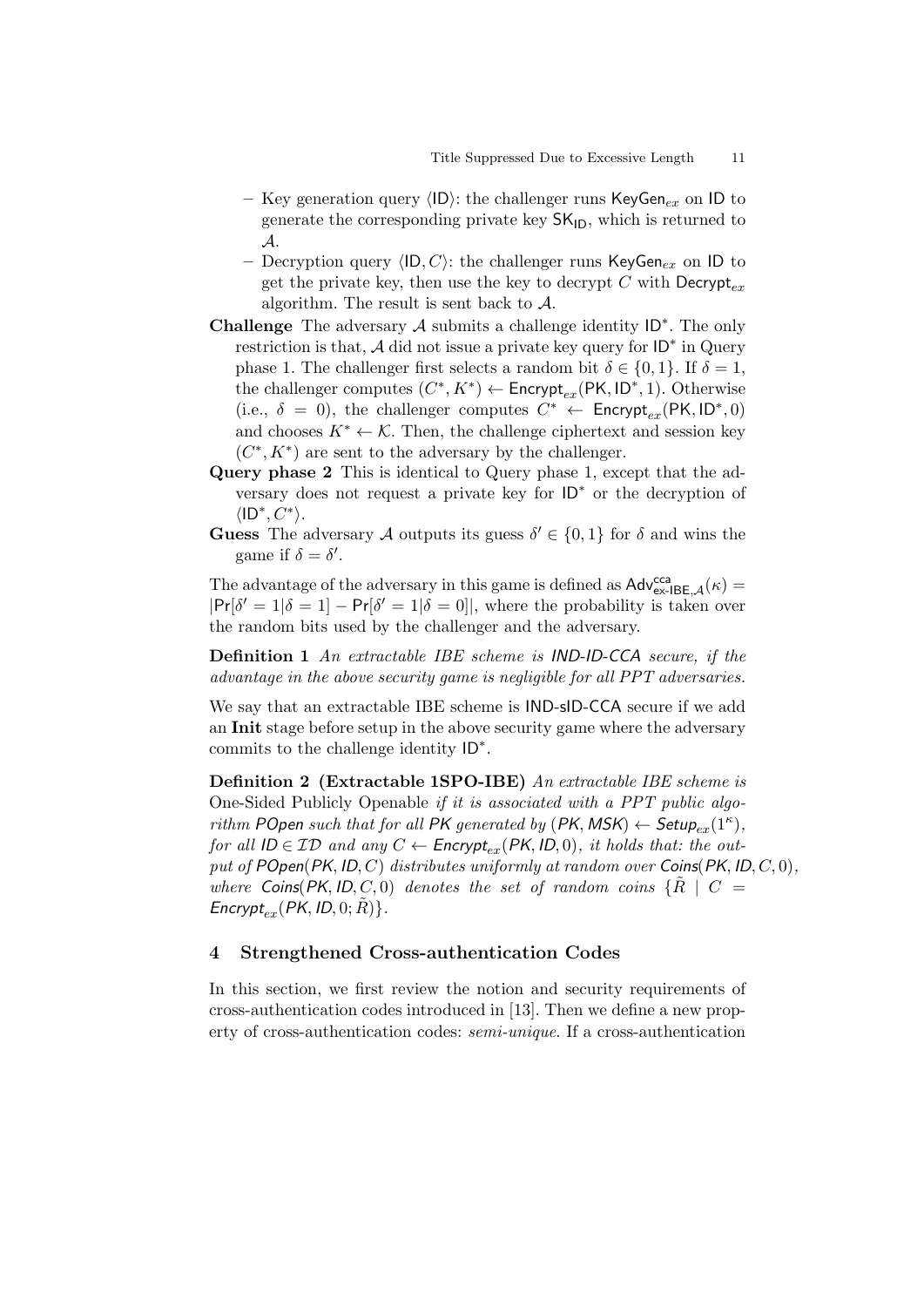12 Junzuo Lai, Robert H. Deng, Shengli Liu, Jian Weng, and Yunlei Zhao

code is *strong* and *semi-unique*, we say it is a *strengthened* cross-authentication code, which will play an important role in our construction of SIM-SO-CCA secure IBE. Finally, we will show that the efficient construction of cross-authentication code proposed by Fehr et al. [13] is actually a strengthened cross-authentication code.

**Definition 3 (***L***<b>-Cross-authentication code.)**  $For L \in \mathbb{N}$ , an *L*-cross*authentication code XAC is associated with a key space X K and a tag space X T , and consists of three PPT algorithms XGen, XAuth and XVer.*  $XGen(1^{\kappa})$  produces a uniformly random key  $K \in \mathcal{XK}$ , deterministic al*gorithm*  $X \text{Auth}(K_1, \ldots, K_L)$  *outputs a tag*  $T \in \mathcal{X} \mathcal{T}$ *, and deterministic* algorithm  $X$ Ver $(K, T)$  *outputs a decision bit*<sup>5</sup>. The following is required:

*Correctness.* For all  $i \in [L]$ , the probability

$$
fail_{XAC}(\kappa) := \Pr[XVer(K_i, XAuthor(K_1, \ldots, K_L)) \neq 1],
$$

*is negligible, where*  $K_1, \ldots, K_L \leftarrow \text{XGen}(1^{\kappa})$  *in the probability.* 

 $Security$  *against impersonation and substitution attacks.*  $Adv_{XAC}^{imp}(\kappa)$ and  $Adv_{XAC}^{sub}(\kappa)$  *as defined below are both negligible:* 

$$
\mathcal{A} \mathsf{dv}_{\mathsf{XAC}}^{\mathsf{imp}}(\kappa) := \max_{T'} \Pr[\mathsf{XVer}(K, T') = 1 | K \leftarrow \mathsf{XGen}(1^{\kappa})],
$$

*where the max is over all*  $T' \in \mathcal{X}\mathcal{T}$ *, and* 

$$
Adv_{XAC}^{sub}(\kappa) := \max_{i, K_{\neq i}, F} \Pr\left[\n\begin{array}{c}\nT' \neq T \wedge \\
X\text{Ver}(K_i, T') = 1\n\end{array}\n\middle| \n\begin{array}{c}\nK_i \leftarrow XGen(1^{\kappa}), \\
T = X \text{Author}(K_1, \ldots, K_L), \\
T' \leftarrow F(T)\n\end{array}\n\right]
$$

*where the* max *is over all*  $i \in [L]$ *, all*  $K_{\neq i} = (K_j)_{j \neq i} \in \mathcal{X} \mathcal{K}^{L-1}$  and all *(possibly randomized) functions*  $F: \mathcal{X} \mathcal{T} \rightarrow \mathcal{X} \mathcal{T}$ *.* 

**Definition 4 (Strengthened XAC.)** *An L-cross-authentication code XAC is a* strengthened *XAC, if it enjoys the following additional properties.*

**Strongness [20]:** *There exists another PPT public algorithm ReSamp, which takes as input i,*  $(K_j)_{j\neq i}$  *and*  $T$ *, with*  $K_1, \ldots, K_L \leftarrow \text{XGen}(1^{\kappa})$  $and T \leftarrow \text{XAuth}(K_1, \ldots, K_L)$ ,  $outputs \ \hat{K}_i \ (i.e., \ \hat{K}_i \leftarrow \text{ReSamp}(K_{\neq i}, T)$ ),

<sup>&</sup>lt;sup>5</sup> In Fehr et al.'s original definition [13], algorithm XVer includes an additional input parameter: index *i*. Let  $K_1, \ldots, K_L \leftarrow \mathsf{XGen}(1^{\kappa})$  and  $T \leftarrow \mathsf{XAuth}(K_1, \ldots, K_L)$ . Since  $X\text{Ver}(K_i, i, T) = X\text{Ver}(K_i, j, T)$  in their efficient construction, we only take a key and a tag as input of algorithm XVer for notational convenience.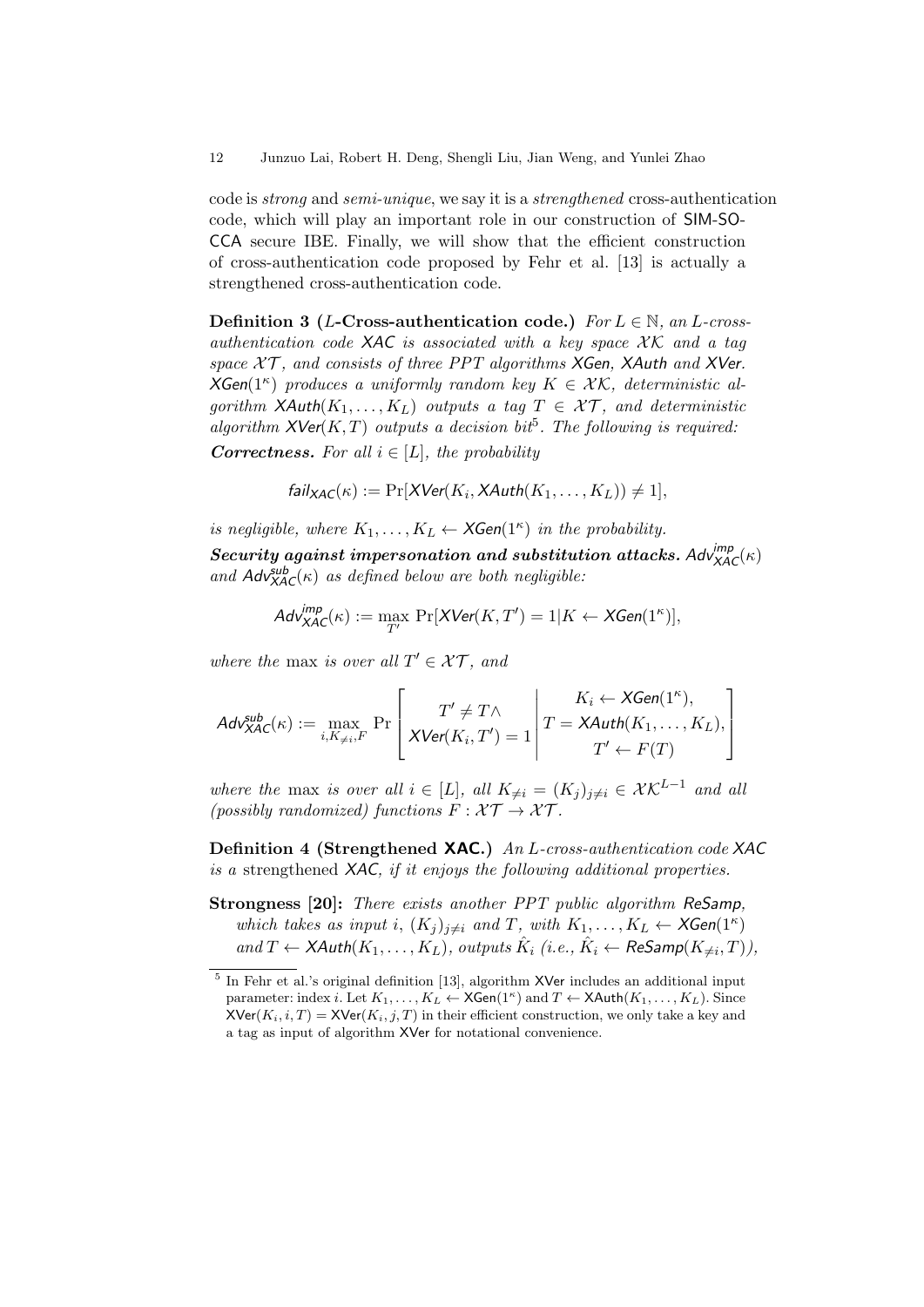*such that*  $\hat{K}_i$  *is statistically indistinguishable with*  $K_i$ *, i.e., the statistical distance*

$$
Dist(\kappa) := \frac{1}{2} \cdot \sum_{K \in \mathcal{X} \mathcal{K}} \left| \Pr[\hat{K}_i = K | (K_{\neq i}, T)] - \Pr[K_i = K | (K_{\neq i}, T)] \right|
$$

*is* negligible*.*

**Semi-Uniqueness:** The key space  $XK = K_a \times K_b$ . Given an authentica*tion tag T* and  $K_a \in \mathcal{K}_a$ , there exists at most one  $K_b \in \mathcal{K}_b$  such that *XVer*( $(K_a, K_b), T$ ) = 1*.* 

Next, we review the efficient construction of *L*-cross-authentication code secure against impersonation and substitution attacks proposed by Fehr et al. [13], and show that it is *strong* and *semi-unique* as well, i.e. it is a *strengthened* XAC.

- $\mathcal{L} \mathcal{X}\mathcal{K} = \mathcal{K}_a \times \mathcal{K}_b = \mathbb{F}_q^2 \text{ and } \mathcal{X}\mathcal{T} = \mathbb{F}_q^L \cup \{\perp\}.$
- **XGen** outputs  $(a, b)$ , which is chosen from  $\mathbb{F}_q^2$  uniformly at random.
- **-** *T* ← XAuth $((a_1, b_1), \ldots, (a_L, b_L))$ . Let  $\mathbf{A} \in \mathbb{F}_q^{L \times L}$  be a matrix with its *i*-th row  $(1, a_i, a_i^2, \ldots, a_i^{L-1})$  for  $i \in [L]$ . Let  $b_1, \ldots, b_L \in \mathbb{F}_q^L$  constitute the column vector **B***.* If  $AT = B$  has no solution or more than one solution, set  $T = \perp$ . Otherwise **A** is a Vandermonde matrix, and the tag  $T = (T_0, \ldots, T_{L-1})$  can be computed efficiently by solving the linear equation system  $\mathbf{A}T = \mathbf{B}$ .
- $-$  Define  $poly_T(x) = T_0 + T_1x + \cdots + T_{L-1}x^{L-1} \in \mathbb{F}_q[x]$  with  $T =$  $(T_0, \ldots, T_{L-1})$ . XVer( $(a, b), T$ ) outputs 1 if and only if  $T ≠ ⊥$  and  $polyT(a) = b$ .
- $(a, b)$   $\leftarrow$  ReSamp $((a_j, b_j)_{j \neq i}, T)$ . Choose  $a \leftarrow \mathbb{F}_q$  such that  $a \neq a_j$  $(1 \leq j \leq \ell, j \neq i)$  and compute  $b = poly_T(a)$ . Conditioned on  $T =$  $(\mathsf{XAuth}((a_1, b_1), \ldots, (a_L, b_L)) \ (T \neq \perp) \text{ and } (a_j, b_j)_{j \neq i}, \text{ both of } (a, b) \text{ and }$  $(a_i, b_i)$  are uniformly distributed over the same support.
- $−$  Fixing  $a \in \mathbb{F}_q$  results in a unique  $b = poly_T(a)$  such that  $XVer((a, b), T) =$ 1, if  $T \neq \perp$ .

# **5 Proposed SIM-SO-CCA Secure IBE Scheme**

Let (Setup*ex,*KeyGen*ex,* Encrypt*ex,* Decrypt*ex*) be an extractable 1SPO-IBE scheme with identity space  $ID$ , ciphertext space  $C$  and session key space  $\mathcal{K} = \mathcal{K}_a \times \mathcal{K}_b$ , and (XGen, XAuth, XVer) be a strengthened  $\ell + 1$ -crossauthentication code XAC with key space  $XK = K = \mathcal{K}_a \times \mathcal{K}_b$  and tag space  $\mathcal{X}\mathcal{T}$ . We require that key space  $\mathcal{K}$  is also an *efficiently samplable and*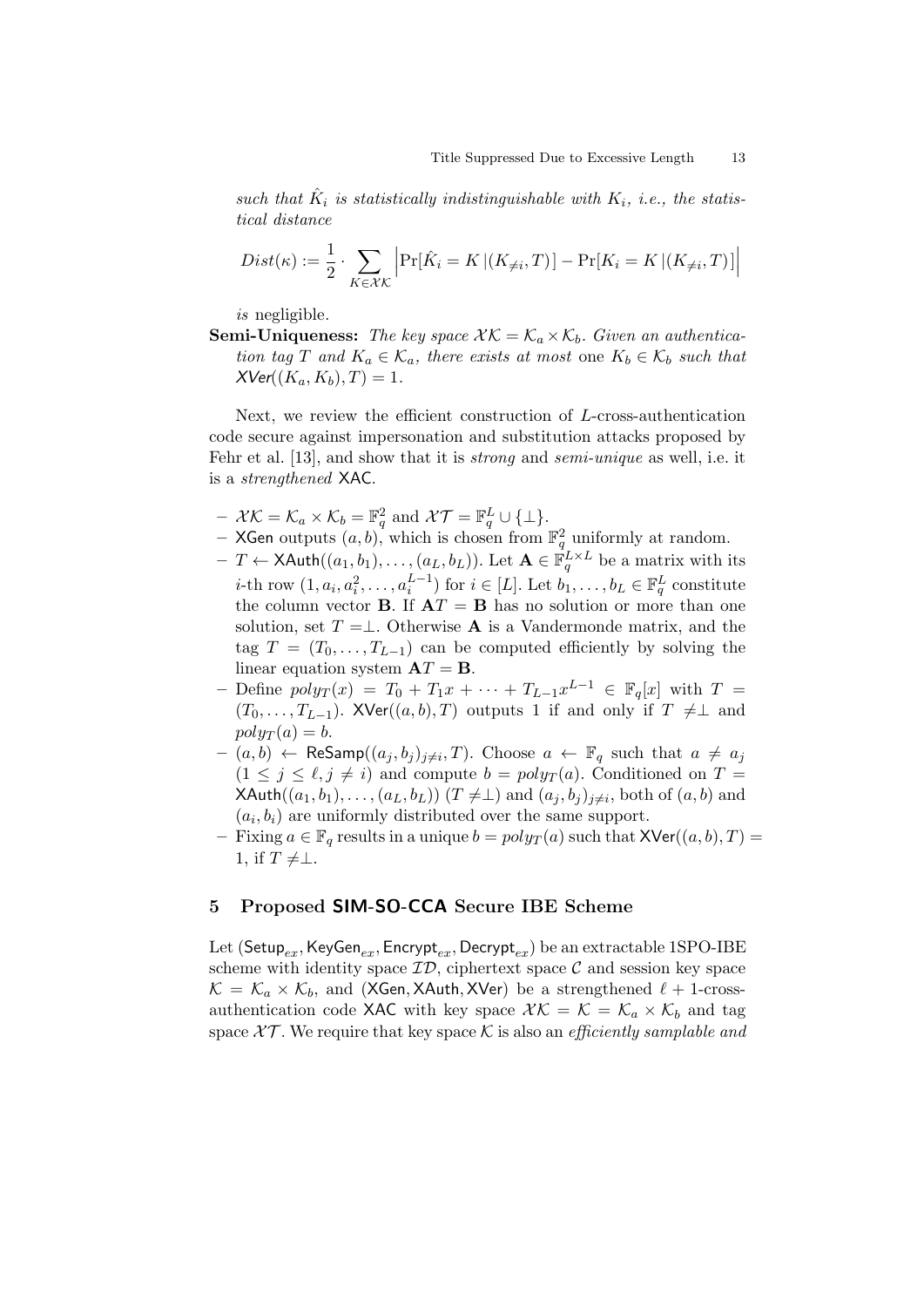*explainable domain*<sup>6</sup> associated with algorithms Sample<sup> $\prime$ </sup> and Sample<sup> $\prime$ −1</sup>. Our cryptosystem has message space  $\{0,1\}^{\ell}$ .

Our scheme consists of the following algorithms:

- Setup( $1^{\kappa}$ ) : The setup algorithm first chooses  $K_a \leftarrow \mathcal{K}_a$  and a collisionresistant hash function H : *ID × ℓ*  $\lim_{\ell}$  algorith<br>chooses i  $\mathcal{C} \times \cdots \times \mathcal{C} \rightarrow \mathcal{K}_b,$  and calls  $\mathsf{Setup}_{ex}$ to obtain  $(\mathsf{PK}_{ex}, \mathsf{MSK}_{ex}) \leftarrow \mathsf{Setup}_{ex}(1^{\kappa})$ . It sets the public parameter  $PK = (PK_{ex}, H, K_a)$  and the master secret key  $MSK = MSK_{ex}$ .
- KeyGen(PK*,* MSK*,* ID *∈ ID*) : The key generation algorithm takes as input the public parameter  $PK = (PK_{ex}, H, K_a)$ , the master secret key  $MSK = MSK_{ex}$  and an identity ID. It calls KeyGen<sub>ex</sub> to get  $SK_{ID} \leftarrow$ KeyGen<sub>ex</sub>(PK<sub>ex</sub>, MSK<sub>ex</sub>, ID), and outputs the private key SK<sub>ID</sub>.
- Encrypt( $\overline{PK}$ ,  $\overline{ID} \in \mathcal{ID}, M$ ) : The encryption algorithm takes as input the public parameter  $PK = (PK_{ex}, H, K_a)$ , an identity ID and a message  $M = m_1 || \cdots || m_\ell \in \{0, 1\}^\ell$ . For  $i \in [\ell]$ , it computes

$$
\begin{cases}\n(C_i, K_i) \leftarrow \mathsf{Encrypt}_{ex}(\mathsf{PK}_{ex}, \mathsf{ID}, 1) & \text{if } m_i = 1 \\
C_i \leftarrow \mathsf{Encrypt}_{ex}(\mathsf{PK}_{ex}, \mathsf{ID}, 0), \ K_i \leftarrow \mathsf{Sample}'(\mathcal{K}; R_i^K) & \text{if } m_i = 0\n\end{cases}
$$

where  $R_i^K \leftarrow \mathcal{R}_{\textsf{Sample'}}$ . Then, it sets  $K_{\ell+1} = (K_a, K_b)$  where  $K_b =$  $H(ID, C_1, \ldots, C_\ell)$ , and computes the tag  $T = XAuth(K_1, \ldots, K_{\ell+1})$ . Finally, it outputs the ciphertext  $CT = (C_1, \ldots, C_\ell, T)$ .

Decrypt(PK,  $SK_{ID}$ ,  $CT$ ) : The decryption algorithm takes as input the public parameter  $PK = (PK_{ex}, H, K_a)$ , a private key  $SK_{ID}$  for identity ID and a ciphertext  $CT = (C_1, \ldots, C_{\ell}, T)$ . This algorithm first computes  $K'_{b} = H(\mathsf{ID}, C_1, \ldots, C_{\ell})$  and checks whether  $\mathsf{XVer}(K'_{\ell+1}, T) = 1$ *ℓ*  $\begin{array}{c} \text{key } S \\ \text{also} \\ \text{r} \quad \text{XV} \\ \ell \end{array}$ 

with  $K'_{\ell+1} = (K_a, K'_b)$ . If not, it outputs  $M'' = 0 \cdots 0$ . Otherwise, for  $i \in [\ell]$ , it computes  $(m'_i, K'_i) \leftarrow$  Decrypt<sub>ex</sub>(PK<sub>ex</sub>, SK<sub>ID</sub>,  $C_i$ ) and sets

$$
m_i'' = \begin{cases} \text{XVer}(K_i', T) & \text{if} \quad m_i' = 1 \\ 0 & \text{if} \quad m_i' = 0 \end{cases}.
$$

Then, it outputs the message  $M'' = m_1'' || \cdots || m_{\ell}''.$ 

<sup>&</sup>lt;sup>6</sup> As mentioned in [13], the *efficiently samplable and explainable* key space  $K$  can be assumed without loss of generality, because  $K$  can always be efficiently mapped into  $K' = \{0, 1\}$ <sup>l</sup> by means of a suitable (almost) balanced function, such that uniform distribution in  $K$  induces (almost) uniform distribution in  $K'$ , and where *l* is linear in  $\log(|\mathcal{K}|)$ .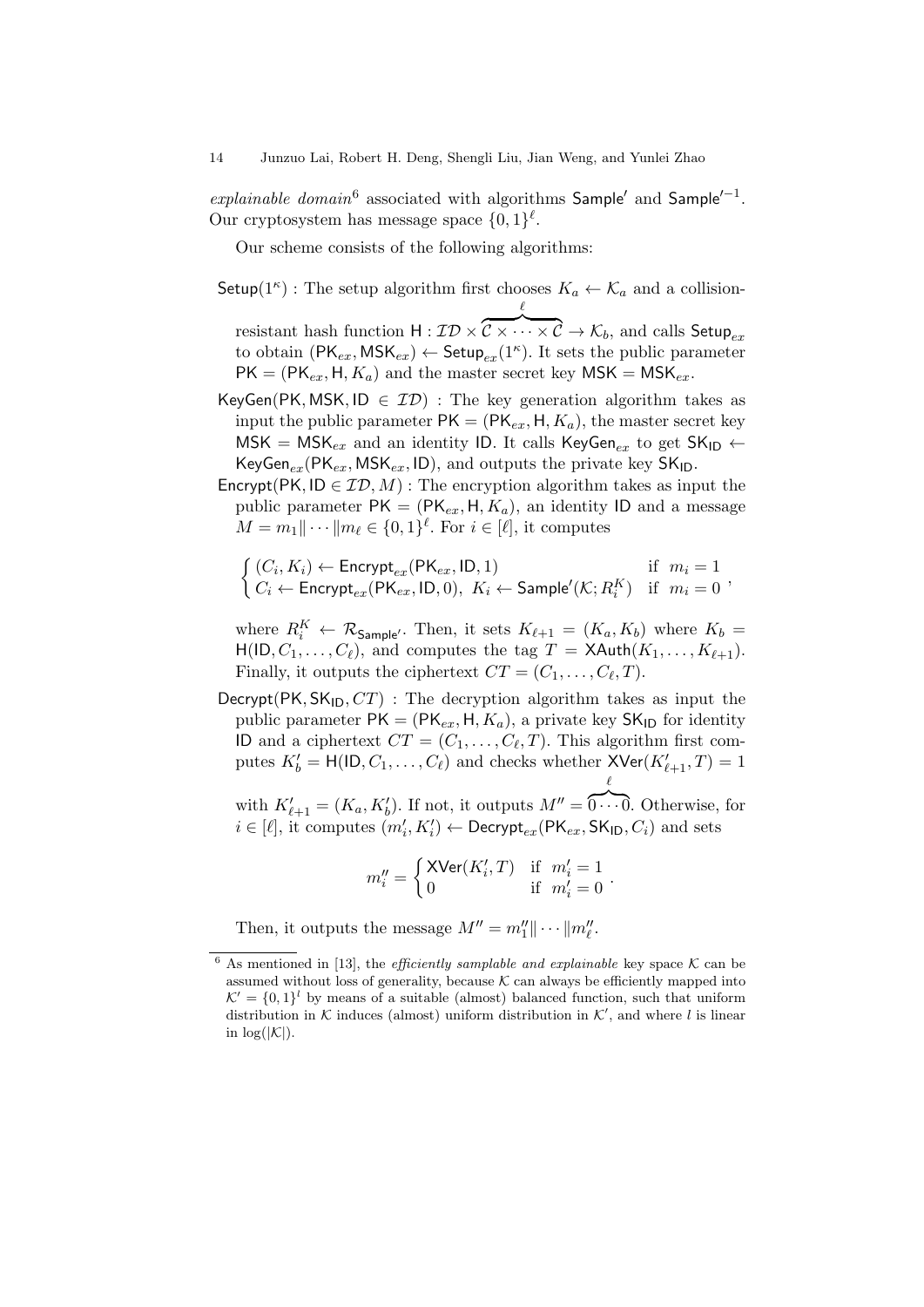*Correctness.* If  $m_i = 1$ , then  $(m'_i, K'_i) = (m_i, K_i)$  by correctness of extractable 1SPO-IBE scheme, so  $X\text{Ver}(K'_{i}, T) = 1$  (hence  $m''_{i} = 1$ ) except with probability fail $_{\text{XAC}}$  by correctness of XAC. On the other hand, if  $m_i = 0$ , the  $\epsilon$ -completeness of the extractable 1SPO-IBE guarantees  $m'_i = 0$  (hence  $m''_i = 0$ ) with probability at least  $1 - \epsilon$ . Consequently, for any  $CT \leftarrow$  Encrypt(PK, ID, M), we have Decrypt(PK, SK<sub>ID</sub>,  $CT$ ) = M except with probability at most  $\ell \cdot \max\{\text{fail}_{\text{XAC}}, \epsilon\}.$ 

**Theorem 1** *If the extractable 1SPO-IBE scheme is IND-ID-CCA secure, the hash function*  $H$  *is collision-resistant and the strengthened*  $\ell + 1$ *-crossauthentication code XAC is secure against substitution attacks, then our proposed IBE scheme is SIM-SO-CCA secure.*

*Proof.* See the full version of this paper.

# **6 Proposed IND-ID-CCA Secure Extractable 1SPO-IBE Scheme**

In this section, we propose a concrete construction of extractable 1SPO-IBE from the anonymous IBE [11] in a composite order bilinear group. (In the full version of this paper, we show how to construct an extractable 1SPO-IBE from Boyen-Waters anonymous HIBE [8], which is based on a prime order bilinear group.) The design principle has already been described in the introduction.

The proposed scheme consists of the following algorithms:

- Setup<sub>ex</sub>(1<sup>*κ*</sup>): Run an *N*-order group generator  $\mathcal{G}(\kappa)$  to obtain a group description  $(p_1, p_2, p_3, p_4, \mathbb{G}, \mathbb{G}_T, e)$ , where  $\mathbb{G} = \mathbb{G}_{p_1} \times \mathbb{G}_{p_2} \times \mathbb{G}_{p_3} \times \mathbb{G}_{p_4}$ ,  $e: \mathbb{G} \times \mathbb{G} \to \mathbb{G}_T$  is a non-degenerate bilinear map,  $\mathbb{G}$  and  $\mathbb{G}_T$  are cyclic groups of order  $N = p_1p_2p_3p_4$ . Next choose  $g, u, v, h \leftarrow \mathbb{G}_{p_1}, g_3 \leftarrow \mathbb{G}_{p_3}$ ,  $g_4, W_4 \leftarrow \mathbb{G}_{p_4}$  and  $\alpha, \beta \leftarrow \mathbb{Z}_N$ . Then choose a collision-resistant hash function  $H: \mathbb{Z}_N \times \mathbb{G} \to \mathbb{Z}_N$ , and a key derivation function KDF :  $\mathbb{G}_T \to$  $\mathbb{Z}_N$ . The public parameter is  $PK = ((\mathbb{G}, \mathbb{G}_T, e, N), u, v, h, W_{14})$  $gW_4, g_4, e(g,g)^\alpha, e(g,g)^\beta, H, \text{KDF}$ . The master secret key is  $\textsf{MSK} =$  $(g, g_3, \alpha, \beta)$ . We require the group G be an *efficiently samplable and explainable domain* associated with algorithms Sample and Sample*−*<sup>1</sup> . Details on how to instantiate such groups are given in [3].
- $\mathsf{KeyGen}_{ex}(\mathsf{PK}, \mathsf{MSK}, \mathsf{ID} \in \mathbb{Z}_N)$ : Choose  $r, \bar{r} \leftarrow \mathbb{Z}_N$  and  $R_3, R'_3, R''_3, \bar{R}_3, \bar{R}'_3, \bar{R}'_3, \bar{R}'_3, \bar{R}''_3, \bar{R}'_3, \bar{R}''_3, \bar{R}''_3, \bar{R}''_3, \bar{R}''_3, \bar{R}''_3, \bar{R}''_3, \bar{R}''_3, \bar{R}''_3, \bar{R}''_3, \bar{R}$  $\bar{R}''_3 \leftarrow \mathbb{G}_{p_3}$  (this is done by raising  $g_3$  to a random power). Output the private key  $SK_{1D} = (ID, D_0, D_1, D_2, \bar{D}_0, \bar{D}_1, \bar{D}_2)$ , where  $D_0 =$  $g^{\alpha}(u^{\mathsf{ID}}h)^rR_3,\, D_1=v^rR'_3,\, D_2=g^rR''_3,\, \bar{D}_0=g^{\beta}(u^{\mathsf{ID}}h)^{\bar{r}}\dot{\bar{R_3}},\, \bar{D}_1=v^{\bar{r}}\bar{R}'_3,$  $\bar{D}_2 = g^{\bar{r}} \bar{R}''_3$ .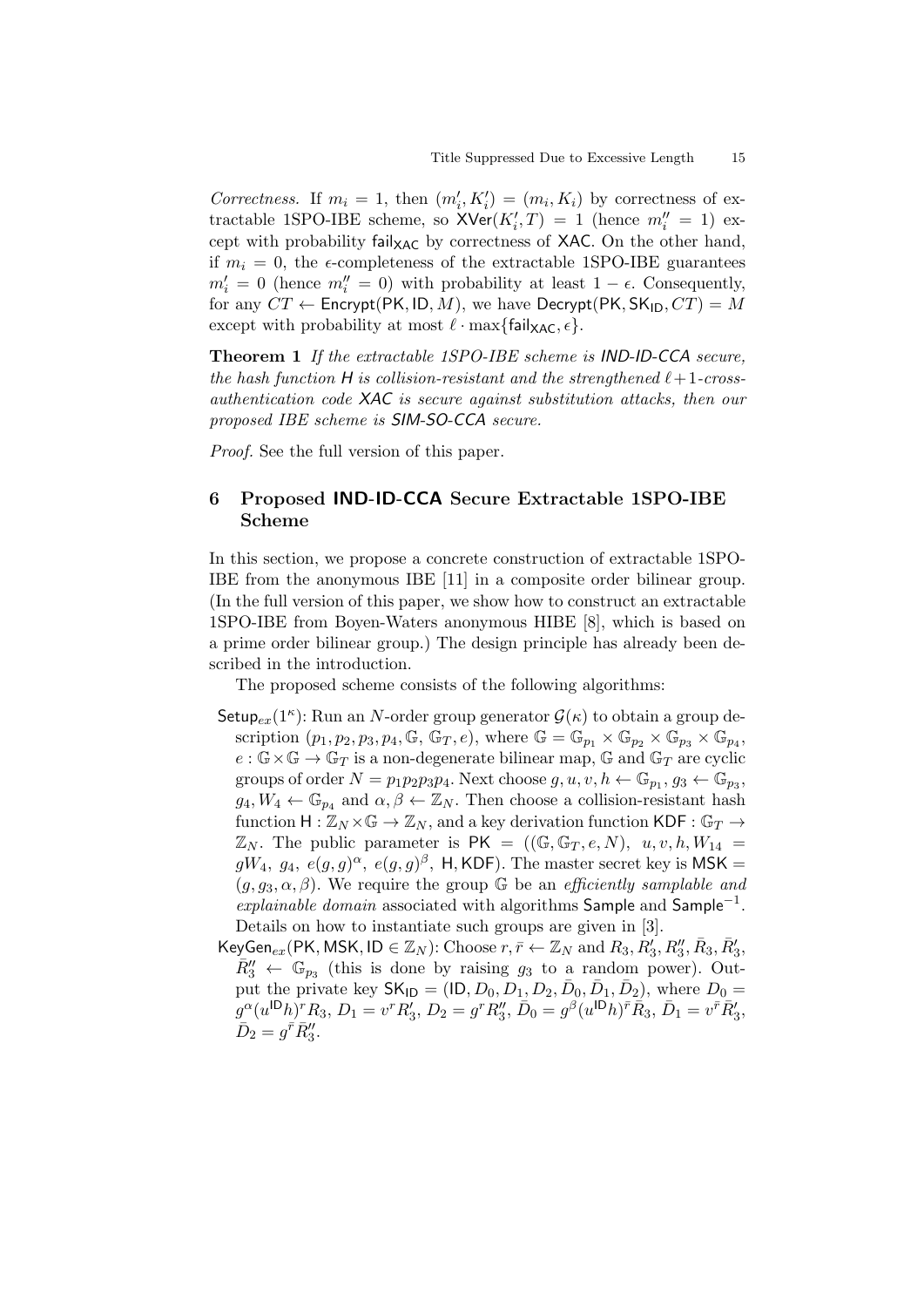Encrypt<sub>ex</sub>(PK, ID  $\in \mathbb{Z}_N, m \in \{0,1\}$ ): If  $m = 1$ , choose  $s, t_4 \leftarrow \mathbb{Z}_N$  and compute  $c_0 = W_{14}^s g_4^{t_4}, c_1 = (u^{|\mathbf{D}} v^{|\mathbf{D}'|} h)^s g_4^{|\mathbf{KDF}(e(g,g)^{|\alpha s})}$  $K_4^{\text{KDF}(e(g,g)^{as})}, K = e(g,g)^{\beta s},$ where  $ID' = H(1D, c_0)$ , then output the ciphertext and the session  $key (C, K) = ((c_0, c_1), K);$  otherwise (i.e.,  $m = 0$ ), choose  $c_0, c_1$  ← Sample( $\mathbb{G}$ ), and output the ciphertext  $C = (c_0, c_1)$ .

 $\text{Decrypt}_{ex}(\text{PK}, \text{SK}_{\text{ID}} = (\text{ID}, D_0, D_1, D_2, \bar{D}_0, \bar{D}_1, \bar{D}_2), C = (c_0, c_1)$ ): Compute  $ID' = H(ID, c_0)$  and  $X = e(D_0D_1^{ID'}, c_0)/e(D_2, c_1)$ . (One can view Rey  $(C, K) = ((c_0, c_1), K)$ ; otherwise  $(1.e., m = 0)$ , choose  $c_0, c_1 \leftarrow$ <br>
Sample(G), and output the ciphertext  $C = (c_0, c_1)$ .<br>  $c$ crypt<sub>ex</sub>(PK, SK<sub>ID</sub> = (ID,  $D_0, D_1, D_2, \bar{D}_0, \bar{D}_1, \bar{D}_2$ ),  $C = (c_0, c_1)$ ): Compute  $|D' = H(|D$  $(ID, ID').$  Then, check whether  $e(c_1/g_4^{KDF(X)}, W_{14}) = e(c_0, u^{ID}v^{ID'}h)$ . If not, set  $m = 0$  and choose a session key  $K \leftarrow \mathbb{G}_T$ . Otherwise, set  $m = 1$  and compute  $K = e(\bar{D}_0 \bar{D}_1^{\text{ID}'}, c_0) / e(\bar{D}_2, c_1)$ . Output  $(m, K)$ .

*Correctness.* Note that, if  $C = (c_0, c_1)$  is an encryption of 1 under identity ID, then

$$
X = e(D_0 D_1^{\mathsf{ID}'}, c_0) / e(D_2, c_1)
$$
  
\n
$$
= e(g^{\alpha} (u^{\mathsf{ID}} v^{\mathsf{ID}'} h)^r, g^s) / e(g^r, (u^{\mathsf{ID}} v^{\mathsf{ID}'} h)^s) = e(g, g)^{\alpha s},
$$
  
\n
$$
e(c_1/g_4^{\mathsf{KDF}(X)}, W_{14}) = e((u^{\mathsf{ID}} v^{\mathsf{ID}'} h)^s, W_{14})
$$
  
\n
$$
= e(u^{\mathsf{ID}} v^{\mathsf{ID}'} h, W_{14}^s) = e(c_0, u^{\mathsf{ID}} v^{\mathsf{ID}'} h),
$$
  
\n
$$
K = e(\bar{D}_0 \bar{D}_1^{\mathsf{ID}'}, c_0) / e(\bar{D}_2, c_1)
$$
  
\n
$$
= e(g^{\beta} (u^{\mathsf{ID}} v^{\mathsf{ID}'} h)^{\bar{r}}, g^s) / e(g^{\bar{r}}, (u^{\mathsf{ID}} v^{\mathsf{ID}'} h)^s) = e(g, g)^{\beta s},
$$

so decryption always succeeds. On the other hand, if  $C = (c_0, c_1)$  is an encryption of 0 under identity ID, then  $c_0, c_1 \in \mathbb{G}$  are chosen uniformly at random, thus  $Pr[e(c_1/g_4^{\text{KDF}(X)}, W_{14})] = e(c_0, u^{|\mathbf{D}_v| \mathbf{D}' h})] \le \frac{1}{2^2}$  $\frac{1}{2^{2\kappa}}$  where  $\kappa$ is the security parameter. So the completeness error is  $\frac{1}{2^{2\kappa}}$ .

*One-Sided Public Openability (1SPO).* If  $C = (c_0, c_1)$  is an encryption of 0 under identity ID, then  $c_0$  and  $c_1$  are both randomly distributed in  $\mathbb{G}$ . Since the group  $\mathbb G$  is an efficiently samplable and explainable domain asso- $\text{ciated with Sample and Sample}^{-1}, \textsf{POpen}(\textsf{PK}, \textsf{ID}, C=(c_0, c_1)) \text{ can employ}$  $\mathsf{Sample}^{-1}$  to open  $(c_0, c_1)$ . More precisely,  $(R_0, R_1)$  ←  $\mathsf{POpen}(\mathsf{PK}, \mathsf{ID}, (c_0, c_1)),$  $\text{where } R_0 \leftarrow \textsf{Sample}^{-1}(\mathbb{G}, c_0) \text{ and } R_1 \leftarrow \textsf{Sample}^{-1}(\mathbb{G}, c_1).$ 

*Security.* We now state the security theorem of our proposed extractable IBE scheme.

**Theorem 2** *The above extractable 1SPO-IBE scheme is IND-ID-CCA secure.*

*Proof.* See the full version of this paper.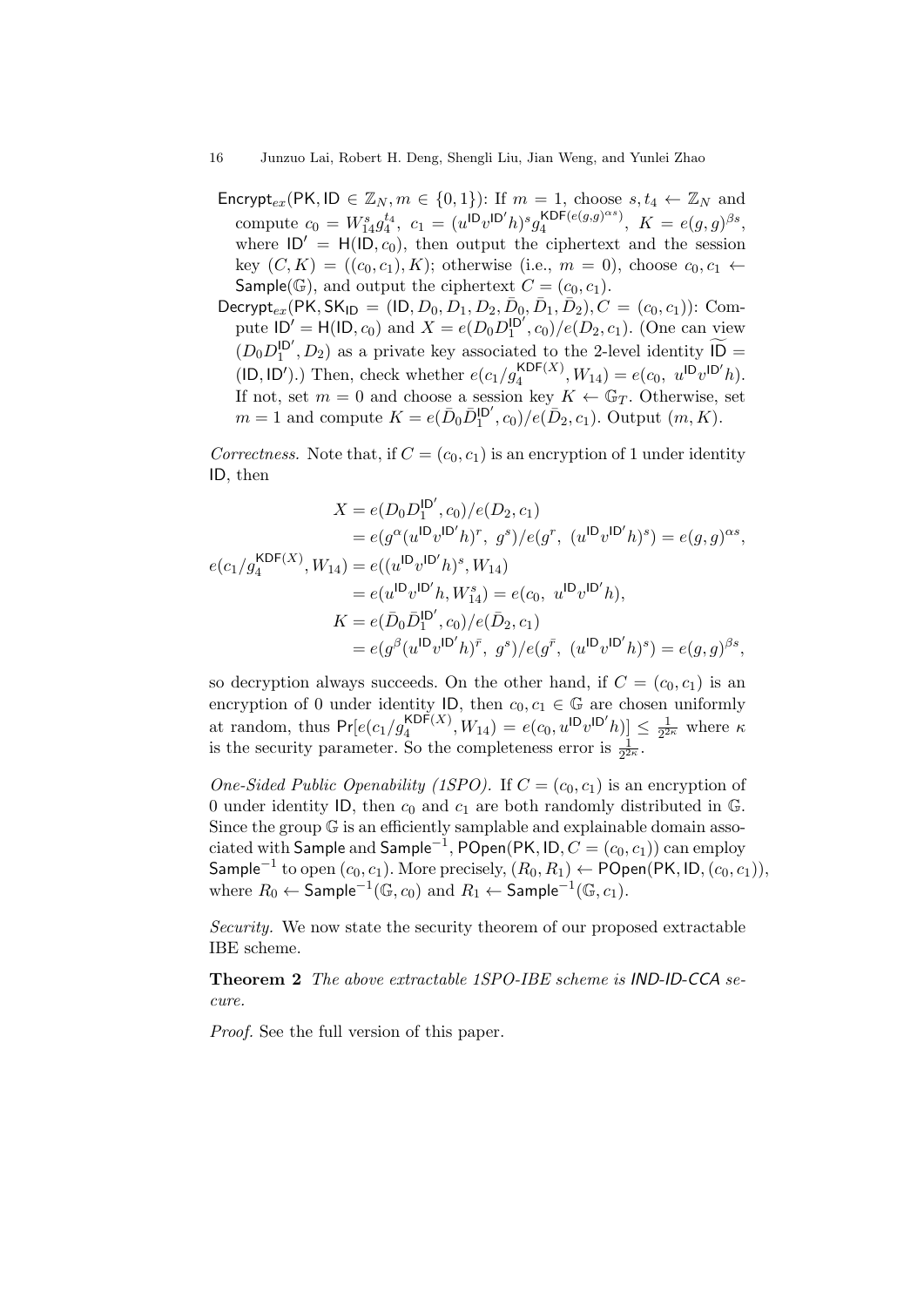#### **Acknowledgement**

We are grateful to the anonymous reviewers for their helpful comments. The work of Junzuo Lai was supported by the National Natural Science Foundation of China (Nos. 61300226, 61272534, 61272453), the Research Fund for the Doctoral Program of Higher Education of China (No. 20134401120017), the Guangdong Provincial Natural Science Foundation (No. S2013040014826), and the Fundamental Research Funds for the Central Universities. The work of Shengli Liu was supported by the National Natural Science Foundation of China (No. 61170229, 61373153), the Specialized Research Fund for the Doctoral Program of Higher Education (No. 20110073110016), and the Scientic innovation projects of Shanghai Education Committee (No. 12ZZ021). The work of Jian Weng was supported by the National Science Foundation of China (Nos. 61272413, 61373158, 61133014, 61272415), the Fok Ying Tung Education Foundation (No. 131066), the Program for New Century Excellent Talents in University (No. NCET-12-0680), and the Research Fund for the Doctoral Program of Higher Education of China (No. 20134401110011). The work of Yunlei Zhao was supported by the National Basic Research Program of China (973 Program) (No. 2014CB340600), the National Natural Science Foundation of China (Nos. 61070248, 61332019, 61272012), and the Innovation Project of Shanghai Municipal Education Commission (No.12ZZ013).

#### **References**

- 1. M. Bellare, R. Dowsley, B. Waters, and S. Yilek. Standard security does not imply security against selective-opening. In *EUROCRYPT*, pages 645–662, 2012.
- 2. M. Bellare, D. Hofheinz, and S. Yilek. Possibility and impossibility results for encryption and commitment secure under selective opening. In *EUROCRYPT*, pages 1–35, 2009.
- 3. M. Bellare, B. Waters, and S. Yilek. Identity-based encryption secure against selective opening attack. In *TCC*, pages 235–252, 2011.
- 4. M. Bellare and S. Yilek. Encryption schemes secure under selective opening attack. *IACR Cryptology ePrint Archive*, 2009:101, 2009.
- 5. F. Böhl, D. Hofheinz, and D. Kraschewski. On definitions of selective opening security. In *Public Key Cryptography*, pages 522–539, 2012.
- 6. A. Boldyreva, S. Fehr, and A. O'Neill. On notions of security for deterministic encryption, and efficient constructions without random oracles. In *CRYPTO*, pages 335–359, 2008.
- 7. D. Boneh, R. Canetti, S. Halevi, and J. Katz. Chosen-ciphertext security from identity-based encryption. *SIAM J. Comput.*, 36(5):1301–1328, 2007.
- 8. X. Boyen and B. Waters. Anonymous hierarchical identity-based encryption (without random oracles). In *CRYPTO*, pages 290–307, 2006.